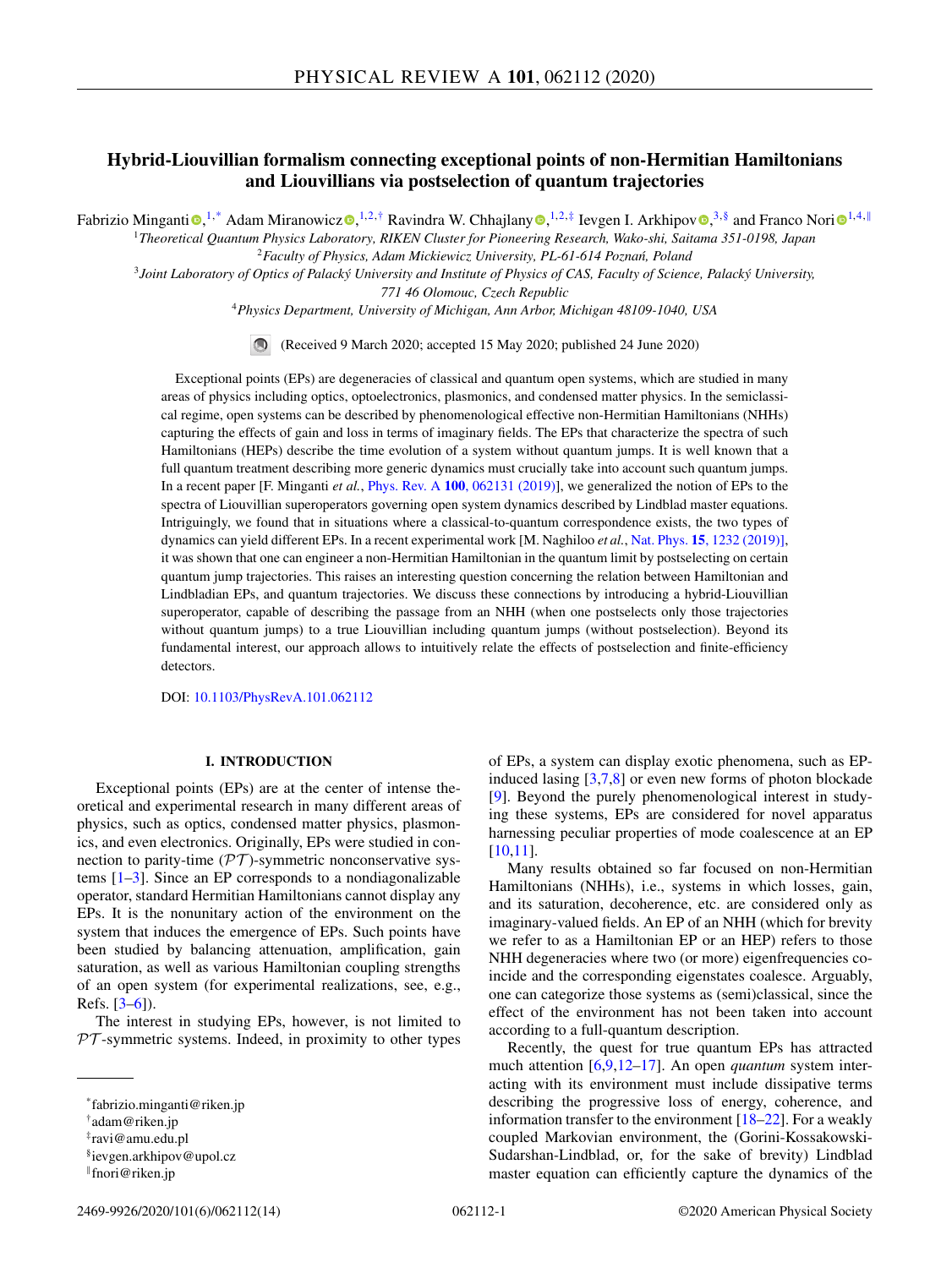<span id="page-1-0"></span>system. The Lindblad master equation consists of a Hermitian Hamiltonian part (i.e., the coherent evolution of the system) and the so-called Lindblad dissipators, which characterize the coupling with the environment [\[23\]](#page-12-0). These Lindblad dissipators can, in turn, be divided into two parts: the first one represents a *coherent nonunitary dissipation* of the system, similar to the imaginary-frequency fields of an NHH; the second part describes *quantum jumps*, which result from the effect of a continuous measurement performed by the environment on the system [\[19,21,24,25\]](#page-12-0). Quantum jumps induce both a random and instantaneous change of the stochastic wave function describing the system and a continuous non-Hermitian dynamics of the system [\[19,21,26–28\]](#page-12-0). Such instantaneous switching caused by quantum jumps is fundamental to obtain a theory of the system-environment interaction consistent with a probabilistic interpretation of quantum-mechanical measurements [\[20,21,27,28\]](#page-12-0). Moreover, such quantum jumps have been experimentally observed in many setups [\[29–45\]](#page-12-0).

To every Lindblad master equation corresponds a non-Hermitian Liouvillian superoperator which can display Liouvillian exceptional points (LEPs) [\[12](#page-11-0)[,23,46](#page-12-0)[–52\]](#page-13-0). LEPs are defined via degeneracies of Liouvillians (i.e., including the effects of quantum jumps) as introduced in Ref. [\[13\]](#page-11-0) where their connection with HEPs has also been investigated (see also Refs. [\[9,](#page-11-0)[15\]](#page-12-0)).

It has been noticed that an NHH naturally emerges when discussing *quantum trajectories* and *postselection* [\[6\]](#page-11-0). As mentioned above, quantum trajectories describe a system whose environment is continuously and perfectly probed. Even if quantum jumps cannot be avoided, if one postselects only those trajectories where no quantum jumps took place, the effective resulting dynamics is that of an NHH. For instance, in Ref. [\[6\]](#page-11-0), such a postselection was used to explore the properties of the NHH of a superconducting three-level system.

From a Liouvillian point of view, postselecting the trajectories without quantum jumps corresponds to consider a Liouvillian without quantum jumps  $(\mathcal{L}')$  [\[13\]](#page-11-0). Even if a perfect postselection of all quantum jumps is captured by  $\mathcal{L}^\prime$ , this ideal case may not be always realizable. For instance, one may be not able to postselect all the quantum jumps characterizing the system. Moreover, no real instrument can perfectly monitor the system, and therefore a perfect postselection is impossible. This motivates the question of how EPs and their associated effects depend on these protocols.

The main objective of this paper is to answer this question, addressing the relationship between HEPs, LEPs, and imperfectly postselected trajectories. For this, we introduce a hybrid Liouvillian  $\mathcal{L}_H(q)$ , a generalization of  $\mathcal L$  and  $\mathcal L'$ , capable of describing those (imperfect) processes. Roughly speaking, the quantum-jump parameter  $q \in [0, 1]$  describes how much one allows quantum jumps to affect the dynamics of a density matrix. This very formal definition allows to relate and compare HEPs with LEPs, and the corresponding evolutions between these two limits, i.e., the classical-to-quantum transition of EPs. By considering the protocol of quantum trajectories, we demonstrate that the hybrid Liouvillian  $\mathcal{L}_H(q)$  has a very clear and specific physical meaning as the average over only a certain type of postselected trajectories. Indeed,  $\mathcal{L}_H(q=0)$ represents a perfectly monitored system where we postselect

only those trajectories where no quantum jump occurred (thus recovering an NHH). On the contrary,  $\mathcal{L}_H(q = 1)$  describes the average of trajectories where no postselection has been applied, thus recovering a full Liouvillian description. Finally, we attribute the case  $0 < q < 1$  to a postselected system in the presence of an imperfect measurement instrument.

This paper is organized as follows. In Sec. II, we recall the basic elements of an open-system description in terms of Lindblad operators, define LEPs and HEPs, recall the unraveling of the master equation in terms of quantum trajectories, and summarize postselection. In Sec. [III,](#page-3-0) we introduce the hybrid-Liouvillian formalism and provide two interpretations for it. In Secs. [IV](#page-5-0) and [V](#page-7-0) we discuss instructive examples of the classical-to-quantum transition of EPs. Finally, we discuss the implications of our results in the Conclusions. In the Appendix we also provide the analytical expressions for the EPs in one of the studied examples of the hybrid Liouvillian.

In the main article, we use all the previously introduced abbreviations. We concisely list them to facilitate the reading of the article.

| <b>Full Name</b>                  | Abbreviation       |
|-----------------------------------|--------------------|
| Non-Hermitian Hamiltonian         | <b>NHH</b>         |
| Liouvillian                       | L                  |
| Liouvillian without quantum jumps | $\mathcal{L}'$     |
| Exceptional point                 | EP                 |
| Hamiltonian exceptional point     | <b>HEP</b>         |
| Liouvillian exceptional point     | <b>LEP</b>         |
| Hybrid Liouvillian                | $\mathcal{L}_H(q)$ |
| Quantum jump parameter            | q                  |

### **II. LIOUVILLIANS AND QUANTUM TRAJECTORIES**

An open quantum system weakly interacting with a Markovian (i.e., memoryless) environment can be described using a Lindblad master equation:

$$
\partial_t \hat{\rho}(t) = -i[\hat{H}, \hat{\rho}(t)] + \sum_{\mu} \mathcal{D}[\hat{\Gamma}_{\mu}]\hat{\rho}(t). \tag{1}
$$

Here,  $\hat{\rho}(t)$  represents the density matrix of the system, that is, the operator encoding all the information available to an external observer without any knowledge (or control) of how the environment *microscopically and instantaneously* acts on the system. The operator  $\hat{H}$  is the Hamiltonian, describing the coherent evolution of the system, while  $\hat{\Gamma}_{\mu}$  are quantum jump operators, describing the overall effect of the environment on the dynamics of the system. The jump operators act via the Lindblad dissipators as

$$
\mathcal{D}[\hat{\Gamma}_{\mu}]\hat{\rho}(t) = \hat{\Gamma}_{\mu}\hat{\rho}(t)\hat{\Gamma}_{\mu}^{\dagger} - \frac{1}{2}[\hat{\Gamma}_{\mu}^{\dagger}\hat{\Gamma}_{\mu}\hat{\rho}(t) + \hat{\rho}(t)\hat{\Gamma}_{\mu}^{\dagger}\hat{\Gamma}_{\mu}].
$$
 (2)

The effect of  $\mathcal{D}[\hat{\Gamma}_{\mu}]$  on the density matrix  $\hat{\rho}(t)$  can be split into two parts [\[21\]](#page-12-0): the *continuous* nonunitary dissipation terms  $\hat{\Gamma}_{\mu}^{\dagger} \hat{\Gamma}_{\mu} \hat{\rho}(t) + \hat{\rho}(t) \hat{\Gamma}_{\mu}^{\dagger} \hat{\Gamma}_{\mu}$ , and the *quantum jump* terms  $\hat{\Gamma}_{\mu}\hat{\rho}(t)\hat{\Gamma}_{\mu}^{\dagger}$ . This dissipation describes the continuous and small loss of energy, information, and coherence of the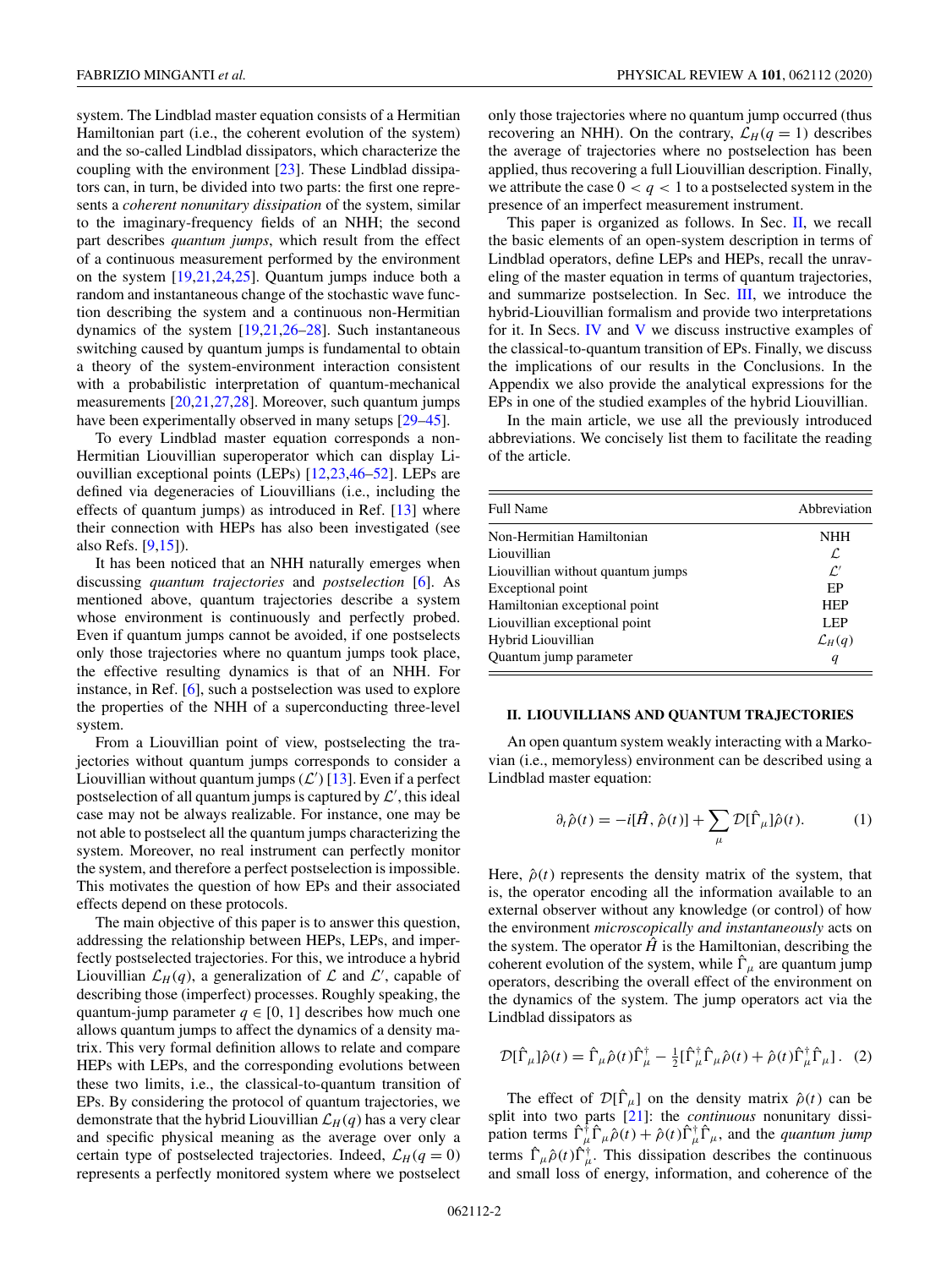<span id="page-2-0"></span>system into the environment. The quantum jumps describe the abrupt changes of the state of the system due to dissipation, and can be thought of as the measurementlike action of a macroscopic environment on the state of the system [\[19,21\]](#page-12-0).

Equation [\(1\)](#page-1-0) is linear in  $\hat{\rho}(t)$  and, consequently, one can associate a superoperator to it—the so-called Liouvillian superoperator  $\mathcal{L}$  [\[23\]](#page-12-0). This is a superoperator in the sense that it acts on an operator (the density matrix) to produce an operator analogous to the way in which an operator acts on a vector to produce a new vector  $[27]$ . Using the Liouvillian  $\mathcal{L}$ , we have

$$
\partial_t \hat{\rho}(t) = \mathcal{L}\hat{\rho}(t). \tag{3}
$$

Hereafter, we assume that  $\mathcal L$  is time independent.

### **A. Liouvillian spectrum, Hamiltonian and Liouvillian EPs**

The spectrum of the Liouvillian  $\mathcal L$  is found according to the formula

$$
\mathcal{L}\hat{\rho}_i = \lambda_i \hat{\rho}_i, \tag{4}
$$

where  $\lambda_i$  and  $\hat{\rho}_i$  are the eigenvalues and eigenmatrices of the Liouvillian, respectively. For convenience, we sort the eigenvalues in such a way that  $|\mathbb{R}\mathsf{e}[\lambda_0]| < |\mathbb{R}\mathsf{e}[\lambda_1]| < \cdots$  $|\mathbb{R}e[\lambda_n]|$ .

The models which we consider are finite dimensional and time independent. In this regard, one is guaranteed that there always exists a zero eigenvalue of the Liouvillian. This represents the fact that there exists at least one steady state  $\hat{\rho}_{ss}$  towards which the system evolves. Even if the steadystate density matrix associated with the zero is important in many aspects of open quantum systems, in this case it is not particularly interesting since it cannot display any exceptional point (see the discussion in Ref. [\[13\]](#page-11-0)).

For a Liouvillian with a unique steady state, the eigenmatrix  $\hat{\rho}_0$ , associated with  $\lambda_0 = 0$ , defines the steady-state density matrix  $\hat{\rho}_{ss} \propto \hat{\rho}_0$  of the system. The eigenmatrices  $\hat{\rho}_i$ , with  $i > 0$ , describe the transient dynamics towards the steady state. For a more detailed discussion of the properties of the Liouvillian spectrum, see Refs. [\[13,](#page-11-0)[23,46–48\]](#page-12-0).

In this formalism, LEPs describe the coalescence of two eigenmatrices of the Liouvillian, for some appropriate choice of parameters. At an EP, the Liouvillian is defective and cannot be diagonalized. For a LEP of order 2, the eigenvalue  $\lambda_i$ admits only one eigenvector  $\hat{\rho}_i$ . However, one can introduce a generalized eigenmatrix  $\hat{\rho}_j$ , which is defined via the Jordan chain:

$$
\mathcal{L}\hat{\rho}_j = \lambda_j \hat{\rho}_j + \hat{\rho}_j. \tag{5}
$$

This generalized eigenmatrix completes the basis of the other eigenmatrices  $\hat{\rho}_i$ , i.e., any operator can be written as a linear combination of the  $\hat{\rho}_i$  and  $\hat{\tilde{\rho}}_j$ . In this basis, the Liouvillian attains its Jordan canonical form.

One of the central results proved in Ref. [\[13\]](#page-11-0) is that LEPs should be understood as *purely dynamical* phenomena since in this Lindblad ME formalism, LEPs can emerge only for the "excitations"  $\hat{\rho}_i$  (*i* > 0) above the steady state  $\hat{\rho}_0$ .

Given a Lindblad master equation as in Eq.  $(1)$ , we can introduce the corresponding effective NHH of the form

$$
\hat{H}_{\text{eff}} = \hat{H} - i \sum_{\mu} \frac{\hat{\Gamma}_{\mu}^{\dagger} \hat{\Gamma}_{\mu}}{2}.
$$
 (6)

Note that  $\hat{H}_{\text{eff}}$  is an NHH since  $\hat{H}_{\text{eff}}^{\dagger} \neq \hat{H}_{\text{eff}}$ . The equation of motion for a generic density matrix  $\hat{\rho}(t)$ , thus, becomes

∂ρˆ (*t*)

$$
\frac{\partial \hat{\rho}(t)}{\partial t} = \mathcal{L}\hat{\rho}(t) = -i[\hat{H}_{\text{eff}}\hat{\rho}(t) - \hat{\rho}(t)\hat{H}_{\text{eff}}^{\dagger}] + \sum_{\mu} \hat{\Gamma}_{\mu}\hat{\rho}(t)\hat{\Gamma}_{\mu}^{\dagger}.
$$
\n(7)

If one assumes that the effect of the jump operators  $\sum_{\mu} \hat{\Gamma}_{\mu} \hat{\rho}(t) \hat{\Gamma}_{\mu}^{\dagger}$  is always zero during this evolution, the evolution of the system is provided by  $\hat{H}_{\text{eff}}$ . Such non-Hermitian operators may support EPs in their spectra, which we refer to here as NHH Hamiltonian EPs (HEPs) in contrast to LEPs.

#### **B. Quantum trajectories**

From a theoretical point of view, there are two very different physical interpretations which can be associated with the Lindblad master equation. The first interpretation is to consider that a true action of the environment on the system is impossible to be known exactly, so that the dissipators  $\mathcal{D}[\hat{\Gamma}_\mu]$ describe the average effect of the environment. In this sense, the density matrix  $\hat{\rho}(t)$  is a statistical mixture since one does not know the details of the system-environment interaction.

On the contrary, if we were to know perfectly the action of the system on the environment, then we could model it as a series of perfect measurement instruments [\[18,19,21\]](#page-12-0). In this description, the action of the dissipators  $\mathcal{D}[\hat{\Gamma}_\mu]$  is to induce random changes in the system (associated with the detection of one of the operators  $\hat{\Gamma}_{\mu}$ ). Once an average over several realizations of the same protocol is considered, the randomness associated with the dissipator action introduces a statistical mixture of pure states, resulting in the density matrix  $\hat{\rho}(t)$ .

Both approaches lead to the same average results [\[19,21\]](#page-12-0); i.e., the average descriptions of the system evolution are equivalent. However, while according to the first interpretation it is conceptually difficult to consider the state of a quantum system during a single experimental realization, the second approach allows to describe an idealized evolution of the system whose environment is continuously and perfectly probed (or monitored). Such an equation of motion is called a *quantum trajectory* (for a more detailed discussion, see, e.g., Refs.  $[26-28,53,54]$  $[26-28,53,54]$ . In this formalism, the state of the system along a trajectory is described by a wave function  $|\psi(t)\rangle$ , which evolves stochastically, and the results of the Lindblad master equation are recovered by averaging over many trajectories.

Theoretically, the simplest measurement instrument continuously monitoring the environment is the one which produces only two outcomes: one if the desired state is detected, zero otherwise. We can imagine that, for each dissipator, there is an instrument measuring if a quantum jump takes place continuously, perfectly, and instantaneously. By counting the number of quantum jumps which are taking place of each type, we can reconstruct the state of a given system [\[21\]](#page-12-0).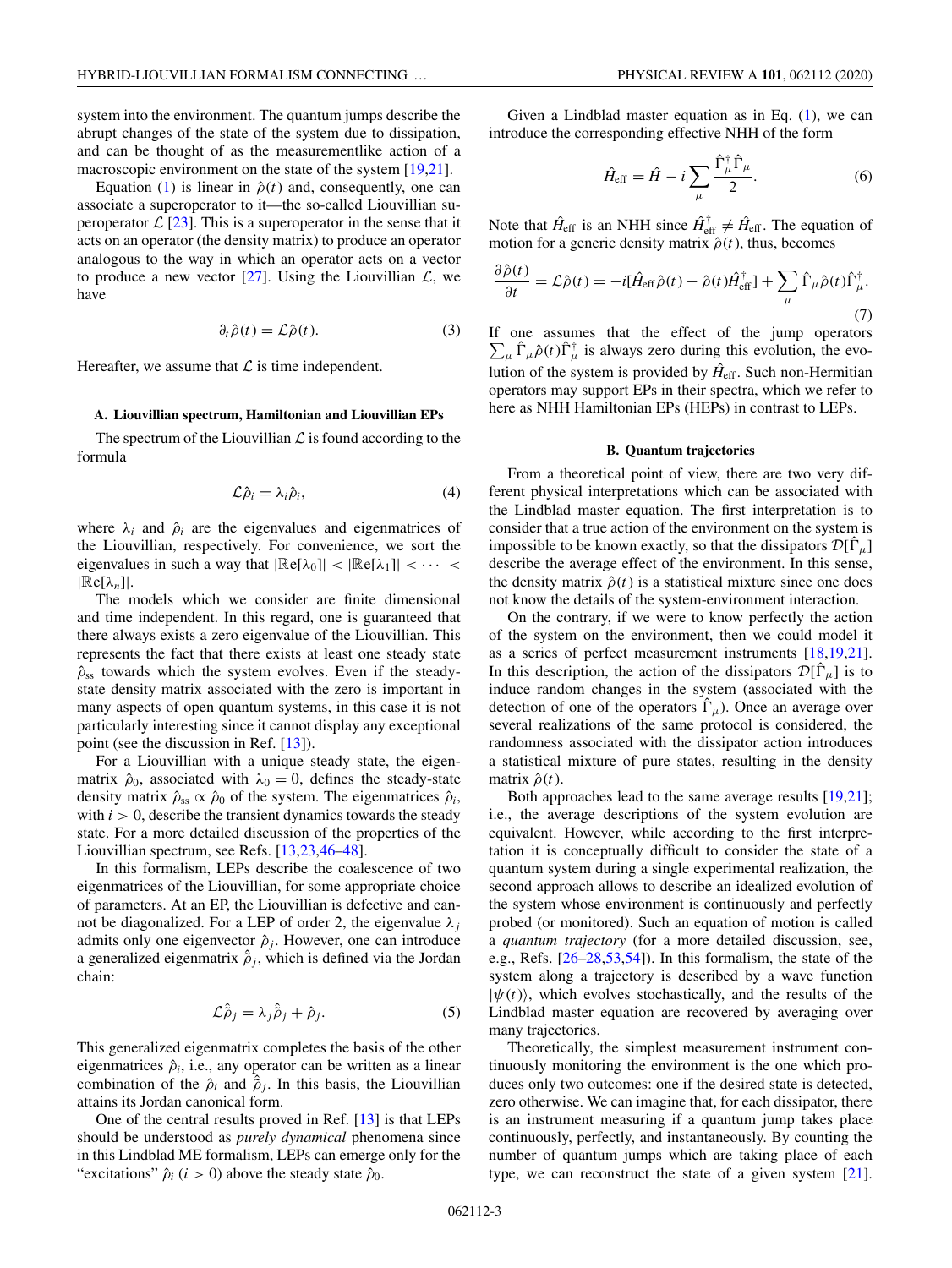<span id="page-3-0"></span>Using this *trajectory counting* apparatus for an infinitesimal time *dt*, the evolution of the wave function can be described by

$$
d |\psi(t)\rangle = \left[ \sum_{\mu} dN_{\mu}(t) \left( \frac{\hat{\Gamma}_{\mu}}{\sqrt{\langle \hat{\Gamma}_{\mu}^{\dagger} \hat{\Gamma}_{\mu} \rangle}} - 1 \right) + dt \left( -i \hat{H}_{\text{eff}} + \sum_{\mu} \frac{\langle \hat{\Gamma}_{\mu}^{\dagger} \hat{\Gamma}_{\mu} \rangle}{2} \right) \right] |\psi(t)\rangle, \quad (8)
$$

where the effective Hamiltonian is that introduced in Eq.  $(6)$ .

Note that  $d | \psi(t) \rangle$  is a differential describing either the abrupt evolution with a stochastic quantum jump [the term proportional to  $dN<sub>μ</sub>(t)$ ] or the smooth nonunitary evolution dictated by  $\hat{H}_{\text{eff}}$ . The expectation values of the jump operators, instead, ensure that the wave function  $d | \psi(t) \rangle$  remains well normalized along the dynamics. For a more detailed discussion, see Eq. (4.17) of Ref. [\[21\]](#page-12-0).

The stochastic "counting" parameters  $N<sub>μ</sub>(t)$  contain the information about the total number of jumps which took place along the dynamics from the initial time  $t = 0$  to time *t*. Hence,  $dN_{\mu}(t) = N_{\mu}(t + dt) - N_{\mu}(t)$  is the dichotomic stochastic variable representing the detection outcome at time *t*. Specifically,  $dN_{\mu}(t) = 0$  [ $dN_{\mu}(t) = 1$ ] if no (one) quantum jump  $\hat{\Gamma}_{\mu}$  took place. Hence, one cannot simply take the derivative of *dN*(*t*) with respect to *dt*. One can, however, define the probability that a quantum jump occurs during a time *dt* as

$$
p[dN_{\mu}(t) = 1] = \langle \hat{\Gamma}^{\dagger}_{\mu} \hat{\Gamma}_{\mu} \rangle dt. \tag{9}
$$

The NHH can thus be interpreted as the operator determining the dynamics between two successive quantum jumps. Furthermore, the terms  $\langle \hat{\Gamma}^{\dagger}_{\mu} \hat{\Gamma}_{\mu} \rangle$  in Eq. (8) act as normalization constants necessary to ensure that  $\langle \Psi(t) | \Psi(t) \rangle = 1$ . Equivalently, we can think that the system evolves under the action of  $\hat{H}_{\text{eff}}$  and we have to renormalize the wave function at each time step. The above interpretation allows also for simple efficient Monte Carlo simulation of the ensuing dynamics [\[19,21,26,](#page-12-0)[55,56\]](#page-13-0).

Finally, we note that the trajectory-counting-based monitoring of the operators  $\hat{\Gamma}_{\mu}$  is not the only possible unraveling of the master equation. Indeed, there exist other possible choices of jump operators which result in the same master equation once the average over many quantum trajectories is taken [\[19,21\]](#page-12-0). Different unraveling can result in extremely different dynamics at a single trajectory level [\[19,](#page-12-0)[57,58\]](#page-13-0). In this sense, the use of a Lindblad master equation allows to capture those properties which do not depend on the details of the system-environment exchange.

#### **C. Postselection of quantum trajectories**

Suppose now that we observe a quantum trajectory where, at time *t*,  $N_{\mu}(t) = 0$  for all  $\mu$ . We conclude that the system has evolved under the genuine action of the NHH  $H_{\text{eff}}$  in Eq. (8). In this regard, by postselecting the trajectory with no quantum jumps (i.e., discarding all those which do present some quantum jumps) one can obtain an NHH also in the quantum limit, that is, when normally quantum jumps would

play a fundamental role in correctly describing the physics of the system. As has been shown in Ref. [\[6\]](#page-11-0), this procedure allows to study the emergence of HEPs also in quantum systems.

There are, however, some necessary remarks concerning this postselection procedure. First, we notice that, in this way, we cannot experimentally connect many-particle semiclassical EPs to the fully quantum ones. Indeed, in the semiclassical limit of a many-particle system, many quantum jumps must happen, and the probability to observe a trajectory without quantum jumps rapidly tends to zero.

Indeed, postselecting in the semiclassical limit would be equivalent to avoiding environment-induced superselection (einselections), collapsing the "quantum" wave function into a classical state [\[59\]](#page-13-0). For example, in an optical cavity with jump operator  $\hat{a}$  ( $\hat{a}$  being the bosonic destruction operator), the number of jumps per unit of time *dt* is roughly given by  $dt \cdot \langle \Psi(t) | \hat{a}^\dagger \hat{a} | \Psi(t) \rangle$ . In a many-particle system, this number is extremely high, making it almost impossible to observe a trajectory without quantum jumps.

Moreover, to truly observe a HEP it is necessary to have a perfect measurement instrument which collects all the quantum jumps and that never allows a quantum jump to go undetected. Hence, in principle, true postselection is impossible, which leads to two questions:

(i) How can we relate the results of NHHs and Liouvillians in a more formal way?

(ii) How can we describe the consequences of imperfect monitoring, i.e., finite efficiency detectors in quantum trajectories?

### **III. HYBRID-LIOUVILLIAN FORMALISM AND ITS CONNECTION TO POSTSELECTION**

To answer both questions raised in the previous section, we introduce a hybrid-Liouvillian formalism; i.e., we introduce a modified Liouvillian superoperator. To better understand this hybrid Liouvillian, here we focus on Eq.  $(3)$ , which in the case where there is just one quantum jump becomes

$$
\mathcal{L} = -i[\hat{H}, \cdot] + \hat{\Gamma} \cdot \hat{\Gamma}^{\dagger} - \frac{\hat{\Gamma}^{\dagger}\hat{\Gamma} + \cdot \hat{\Gamma}^{\dagger}\hat{\Gamma}}{2},\qquad(10)
$$

where · is a placeholder to indicate where an operator should be applied. As already mentioned, ignoring the effect of quantum jumps  $\hat{\Gamma} \cdot \hat{\Gamma}^{\dagger}$ , one obtains a non-Hermitian Hamiltonian evolution which can be recast in superoperator form as

$$
\mathcal{L}' = -i\left(\hat{H} - i\frac{\hat{\Gamma}^{\dagger}\hat{\Gamma}}{2}\right) \cdot + i \cdot \left(\hat{H} - i\frac{\hat{\Gamma}^{\dagger}\hat{\Gamma}}{2}\right)^{\dagger}
$$

$$
= -i\hat{H}_{\text{eff}} \cdot + i \cdot \hat{H}_{\text{eff}}^{\dagger}.
$$
(11)

The superoperator  $\mathcal{L}'$  is the Liouvillian without quantum jumps, and its spectrum is fully determined by that of  $\hat{H}_{\text{eff}}$ [\[13\]](#page-11-0). This equation is not trace preserving. This problem is solved as in the case of evolution with  $\hat{H}_{\text{eff}}$  in a quantum trajectory, where the density matrix can be renormalized at each time step to ensure that  $Tr[\hat{\rho}(t)] = 1$ . Now, by not completely ignoring the effects of quantum jumps, one can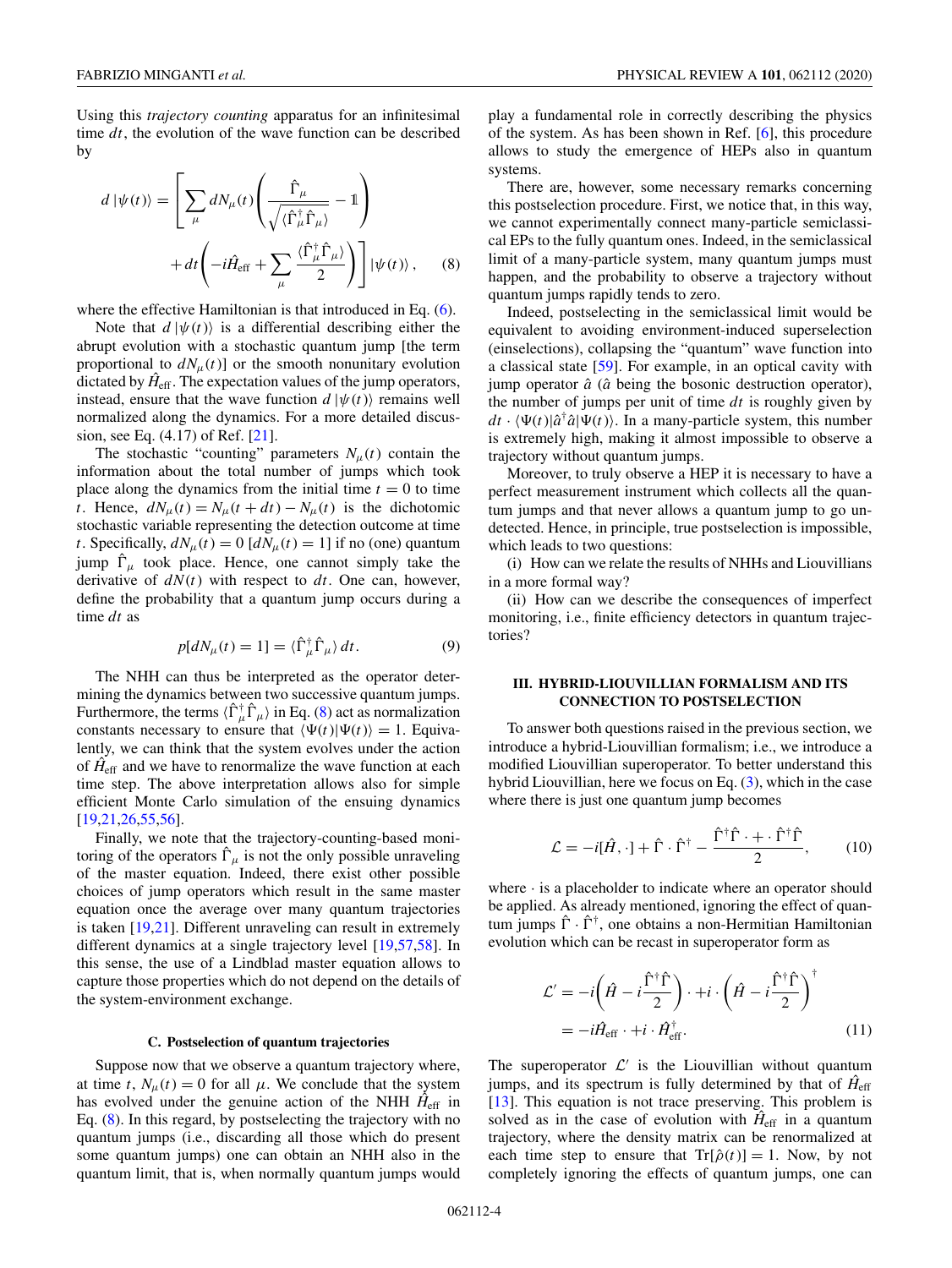<span id="page-4-0"></span>formally introduce a hybrid Liouvillian of the form

$$
\mathcal{L}_{\mathrm{H}}(q) = -i[\hat{H}, \cdot] + q \,\hat{\Gamma} \cdot \hat{\Gamma}^{\dagger} - \frac{\hat{\Gamma}^{\dagger}\hat{\Gamma} + \cdot \hat{\Gamma}^{\dagger}\hat{\Gamma}}{2}
$$
\n
$$
= -i[\hat{H}, \cdot] + \mathcal{D}[\sqrt{q}\hat{\Gamma}] - (1 - q)\frac{\hat{\Gamma}^{\dagger}\hat{\Gamma} + \cdot \hat{\Gamma}^{\dagger}\hat{\Gamma}}{2}.
$$
\n(12)

The hybrid Liouvillian  $\mathcal{L}_H(q)$  has a clear mathematical significance, viz., it is the weighted average of  $\mathcal L$  and  $\mathcal L'$ . Clearly it interpolates between NHH evolution  $(q = 0)$  to a completely Liouvillian one  $(q = 1)$  and the transition of EPs between these two limits can be traced by tuning the quantum jump parameter *q*. The physical meaning of this hybrid operator is explained below.

# **A. Interpretation of the hybrid Liouvillian in terms of postselected trajectories**

The Liouvillian in Eq.  $(10)$  can be conveniently recast as

$$
\mathcal{L} = -i[\hat{H}, \cdot] + \mathcal{D}[\hat{\Gamma}] = -i[\hat{H}, \cdot] + q\mathcal{D}[\hat{\Gamma}] + (1 - q)\mathcal{D}[\hat{\Gamma}]
$$
  
= 
$$
-iq[\hat{H}, \cdot] + \mathcal{D}[\sqrt{q}\,\hat{\Gamma}] - i(1 - q)[\hat{H}, \cdot] + \mathcal{D}[\sqrt{1 - q}\,\hat{\Gamma}].
$$
 (13)

From a quantum-trajectory point of view, Eq. (13) means that instead of having only one measuring instrument collecting the jumps of the operator  $\hat{\Gamma}$ , we have two different detectors [cf. Fig.  $1(a)$ ], so that

$$
d |\psi(t)\rangle = \left\{ \left[ (dN^{(1)}(t) + dN^{(2)}(t)) \left( \frac{\hat{\Gamma}}{\sqrt{\langle \hat{\Gamma}^{\dagger} \hat{\Gamma} \rangle}} - 1 \right) \right] - i dt \left( \hat{H}_{\text{eff}} + \frac{\langle \hat{\Gamma}^{\dagger} \hat{\Gamma} \rangle}{2} \right) \right\} |\psi(t)\rangle, \tag{14}
$$

where  $\hat{H}_{\text{eff}}$  is

$$
\hat{H}_{\text{eff}} = \hat{H}_{\text{eff}}^{(1)} + \hat{H}_{\text{eff}}^{(2)},
$$
\n
$$
\hat{H}_{\text{eff}}^{(1)} = \hat{H} - iq \frac{\hat{\Gamma}^{\dagger} \hat{\Gamma}}{2},
$$
\n
$$
\hat{H}_{\text{eff}}^{(2)} = \hat{H} - i(1-q) \frac{\hat{\Gamma}^{\dagger} \hat{\Gamma}}{2}.
$$
\n(15)

The total probability of a jump in an infinitesimal amount of time is given by

$$
p[dN^{(1)}(t) + dN^{(2)}(t) = 1] = \langle \hat{\Gamma}^{\dagger} \hat{\Gamma} \rangle dt \qquad (16)
$$

and

$$
p[dN^{(1)}(t) = 1] = q \langle \hat{\Gamma}^{\dagger} \hat{\Gamma} \rangle dt,
$$
  
\n
$$
p[dN^{(2)}(t) = 1] = (1 - q) \langle \hat{\Gamma}^{\dagger} \hat{\Gamma} \rangle dt.
$$
 (17)

That is, Eqs.  $(14)$ ,  $(15)$ , and  $(17)$  correspond to assuming that a fraction *q* of detections will happen in the first detector, while all the other detections happen in the second one. The average total number of detections in an experiment, however, must be identical to a setup where only one detector is present [cf. Eq.  $(16)$ ].

Let us assume that we postselect the results of the second detector; i.e., we choose only those trajectories where no quantum jump took place for the second detector and



FIG. 1. Pictorial representation of the physical systems for which evolution is described by the hybrid Liouvillian  $\mathcal{L}_H(q)$  depending on the quantum jump parameter  $q$ . To clarify the ideas, we sketch an optical cavity with one-photon loss as dissipator (the jump operator  $\hat{\Gamma}$ ). (a) A system with two perfect photodetectors (efficiency  $\eta = 1$ ) simultaneously measuring the same jump operator  $\hat{\Gamma}$  for a photon leaking from the cavity and passing through a beam splitter (BS) with the transmission (reflection) probability  $q(1 - q)$ . Thus, the quantum jump parameter *q* corresponds to the probability of measuring a leaking photon by the left photodetector. According to this setup, we postselect only those trajectories which read  $N^{(2)}(t) = 0$ ; that is, no quantum jumps were detected in the photodetector (detecting photons with probability  $1 - q$ , the upper one in the drawing). (b) A finite-efficiency photodetector ( $\eta$  < 1). While a certain fraction of the photons will be detected (the orange ones), some of them will not (the blue one). We then perform a postselection requiring that no quantum jumps were detected. Since not all the photons which escaped the system where detected, we may average also over some quantum trajectories where a photon escaped the system. This hybrid Liouvillian describing this system is  $\mathcal{L}_H(q = 1 - \eta)$ .

 $N^{(2)}(t) = 0$ . Detector 1 will exactly produce the Lindblad master equation with dissipator  $\mathcal{D}[\sqrt{q}\hat{\Gamma}]$ , while the second master equation with dissipator  $\mathcal{D}[\sqrt{q}\hat{\Gamma}]$ , while the second detector will produce a time evolution via its non-Hermitian Hamiltonian  $\hat{H}_{\text{eff}}^{(2)}$ . Hence, the Liouvillian in Eq. (13) becomes

$$
-i[\hat{H}, \cdot] + \mathcal{D}[\sqrt{q}\,\hat{\Gamma}] - (1-q)\frac{\hat{\Gamma}^{\dagger}\hat{\Gamma} + \cdot \hat{\Gamma}^{\dagger}\hat{\Gamma}}{2} \equiv \mathcal{L}_H(q). \tag{18}
$$

We have therefore proved that  $\mathcal{L}_H(q)$  describes the evolution of the state monitored by two perfect instruments, one of which is postselected. Hence,  $\mathcal{L}_H(q)$  is a physically legitimate quantum map. Note that one must, however, renormalize the density matrix to ensure that its trace is 1.

### **B. Postselected quantum trajectory and inefficient detectors**

We can also assign a different, experimentally relevant meaning to Eq. (14). Let us consider a finite-efficiency detector, such that, with probability  $\eta$ , a quantum jump happens but the detector does not report it happening. The Lindblad master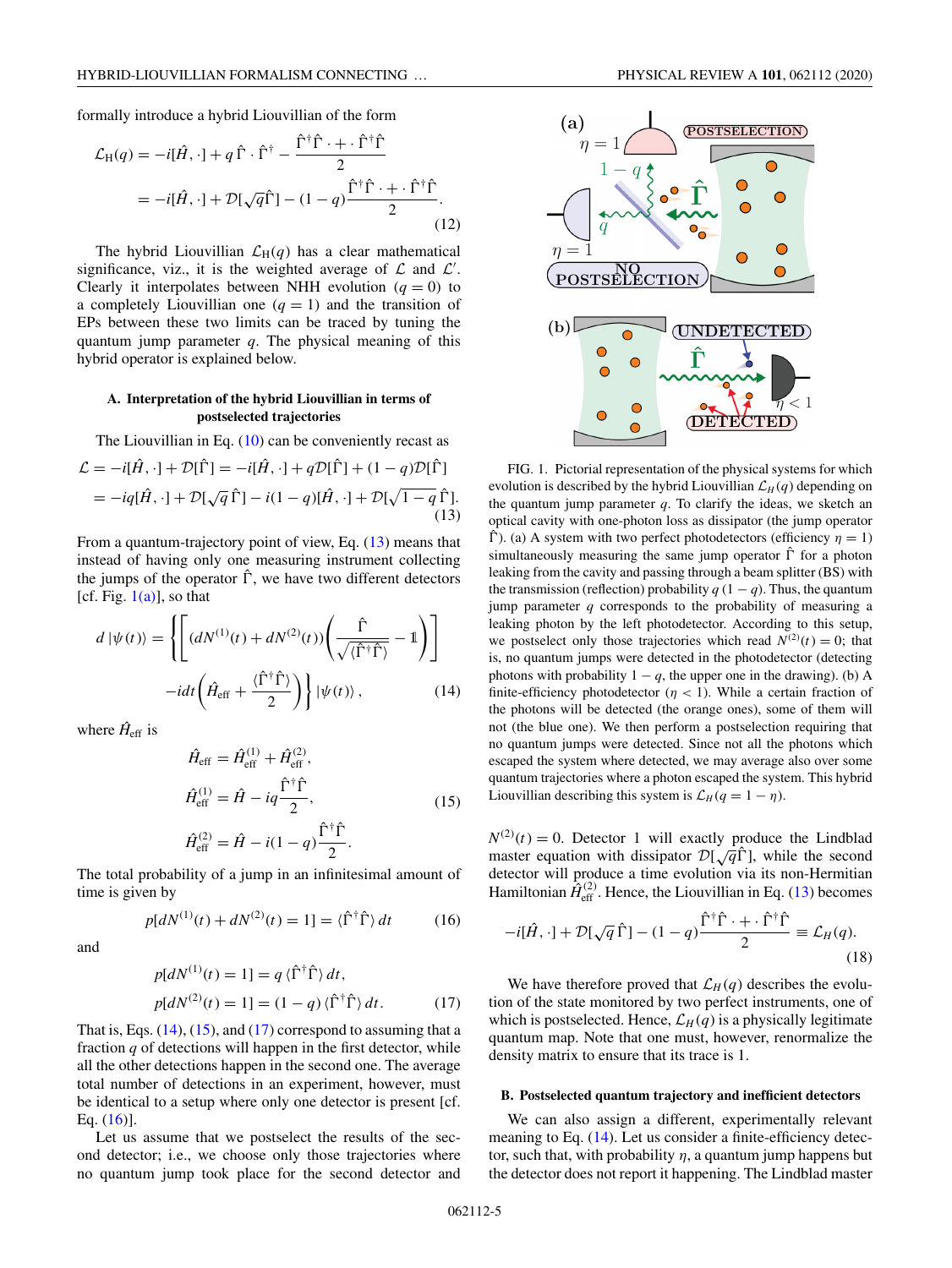<span id="page-5-0"></span>equation of this system is (see, e.g., p. 190 of Ref. [\[21\]](#page-12-0))

$$
\mathcal{L}(\eta) = -i[\hat{H}, \cdot] + \mathcal{D}[\hat{\Gamma}]
$$
  
= 
$$
-i[\hat{H}, \cdot] + \eta \mathcal{D}[\hat{\Gamma}] + (1 - \eta) \mathcal{D}[\hat{\Gamma}].
$$
 (19)

Again, we can model such a system as one in which we have two perfect detectors which continuously monitor the system and collect all the quantum jumps which take place. Even if, theoretically, the effects of these two detectors on a single quantum trajectory are identical to the presence of a single detector, the description is extremely different once we try to postselect the results. Indeed, one of the two detectors does not pass any information to an observer, which cannot know if a quantum jump took place. The description of such a system is, therefore, exactly captured by the hybrid Liouvillian  $\mathcal{L}_H(q)$ , where now  $q = 1 - \eta$  depends on the detector efficiency.

#### **C.** The  $q > 1$  case

As we previously discussed, we can produce an NHH by considering  $q = 0$ . In this case, the dynamics of the system is completely determined by  $\hat{H}_{\text{eff}}$ . Thus, studying  $\mathcal{L}_H(0)$  we can infer if the effect of the NHH is to create or destroy an EP.

However, we cannot know in this formalism what is the effect of *only* the quantum jumps on the system. To do that, one should consider the  $q \to \infty$  limit, where the NHH can never act on the system. From the previous discussion it is clear that, to ensure a correct interpretation of the hybrid-Liouvillian in terms of postselected trajectories, we need *q* ∈ [0, 1]. Therefore,  $\mathcal{L}_H(q>1)$  cannot be obtained by simply considering a postselection procedure.

Even if we cannot provide a clear physical interpretation of  $\mathcal{L}_H(q>1)$ , we can still study what happens to the spectrum of  $\mathcal{L}_H(q \gg 1)$  mathematically. In this limit, the overall evolution of the system is given by the quantum jump operator, and the fate of the EPs of  $\mathcal{L}_H(q \to \infty)$  tells us if quantum jumps either favor or are detrimental for the emergence of EPs.

### **IV. EXAMPLE 1: A MODEL WITH A LEP WITHOUT HEPS**

In this section, we consider a simplified version of the model exhibiting LEPs but not HEPs given in Ref. [\[13\]](#page-11-0). We consider a spin-1/2, with Hamiltonian

$$
\hat{H} = \frac{\omega}{2}\hat{\sigma}_z,\tag{20}
$$

which evolves under the action of the decay channel  $\hat{\sigma}_x$ , i.e.,

$$
\mathcal{L}\hat{\rho}(t) = -i[\hat{H}, \hat{\rho}(t)] + \frac{\gamma_x}{2} \mathcal{D}[\hat{\sigma}_x],\tag{21}
$$

where  $\hat{\sigma}_{x,z}$  are the Pauli matrices. Since this master equation is invariant under the exchange  $\hat{\sigma}_- \rightarrow -\hat{\sigma}_-$ , this model explicitly presents a  $\mathcal{Z}_2$  symmetry [\[46,47\]](#page-12-0).

As discussed in Ref. [\[13\]](#page-11-0), the NHH structure is trivial and cannot present any EPs, since

$$
\hat{H}_{\text{eff}} = \frac{\omega}{2}\sigma_z - i\gamma_x \mathbb{1}
$$
 (22)

is already diagonal, and its two eigenvalues are always different. The Liouvillian, instead, can present several interesting properties. We have the eigenvalues

$$
\lambda_0 = 0,
$$
  
\n
$$
\lambda_{1,2} = -\gamma_x \pm \Omega,
$$
  
\n
$$
\lambda_3 = -2\gamma_x,
$$
\n(23)

and the corresponding eigenmatrices

$$
\hat{\rho}_0 \propto \hat{\rho}_{ss} = \frac{1}{2\gamma_x} \begin{pmatrix} \gamma_x & 0 \\ 0 & \gamma_x \end{pmatrix},
$$
  

$$
\hat{\rho}_{1,2} \propto \begin{pmatrix} 0 & -i\omega \pm \Omega \\ \gamma_x & 0 \end{pmatrix},
$$
 (24)  

$$
\hat{\rho}_3 \propto \begin{pmatrix} -1 & 0 \\ 0 & 1 \end{pmatrix},
$$

where  $\Omega = \sqrt{\gamma_x^2 - \omega^2}$  and  $\hat{\rho}_{ss}$  is the steady-state density matrix. Therefore, this Liouvillian exhibits an EP for  $\gamma_x^{\text{EP}} = \omega$ . For the model under consideration, we obtain a family of solutions for the generalized eigenmatrix  $\hat{\rho}_1$  depending on one parameter  $a$  [cf. Eq.  $(5)$ ]:

$$
\hat{\tilde{\rho}}_1 = \begin{pmatrix} 0 & a \\ ia - i & 0 \end{pmatrix}.
$$
 (25)

### **A. Equivalence between postselection trajectories and hybrid Liouvillian**

Here, we show the equivalence between postselection and the hybrid Liouvillian  $\mathcal{L}_H(q)$  stemming from Eq. (21):

$$
\mathcal{L}\hat{\rho}(t) = -i[\hat{H}, \hat{\rho}(t)] + q\frac{\gamma_x}{2}\mathcal{D}[\hat{\sigma}_x] - \frac{(1-q)\gamma_x}{2}\mathbb{1} \cdot .
$$
 (26)

#### *1. Two-detector postselected trajectories*

In Fig. [2,](#page-6-0) we study the time evolution of a qubit using both  $\mathcal{L}_H(q)$  and postselected trajectories for the two-detector model [see also the sketch in Fig.  $1(a)$ ]. The markers represent the results obtained by averaging over 5000 single quantum trajectories, from which we postselected only the evolutions activating a chosen detector. The error bars are associated with the statistical error due to the finite number of trajectories simulated. The curves, instead, have been obtained by evolving the initial state via  $\mathcal{L}_H(q)$ .

The algorithm to simulate this protocol for a number  $N_{\text{traj}}$ of trajectories is the following:

*Step 1.* Simulate a quantum trajectory with two possible jump operators:

$$
\hat{\Gamma}_1 = \sqrt{q\gamma_x/2} \,\hat{\sigma}_x
$$
 and  $\hat{\Gamma}_2 = \sqrt{(1-q)\gamma_x/2} \,\hat{\sigma}_x$ .

*Step 2.* Once the simulation of one trajectory is completed, check the total number of jumps which took place in  $\hat{\Gamma}_2$ , i.e.,  $N^{(2)}(t)$ : if  $N^{(2)}(t) = 0$ , save the trajectory, otherwise reject it.

*Step 3.* Once  $N_{\text{traj}}$  trajectories have been simulated, average only on the correct one.

Figures  $2(a)$ ,  $2(e)$ , and  $2(i)$  (left column) represent the results for  $q = 0$ , that is, no detection occurred, for  $\gamma_x = \omega/2$ ,  $\gamma_x = \omega$ , and  $\gamma_x = 3\omega/2$ , respectively. Correctly, the evolution is identical for the three different values of  $\gamma_x$ , as it stems from the NHH. If we consider now Figs.  $2(b)-2(d)$ , which represent  $\gamma_x = \omega/2$ , we observe a perfect agreement between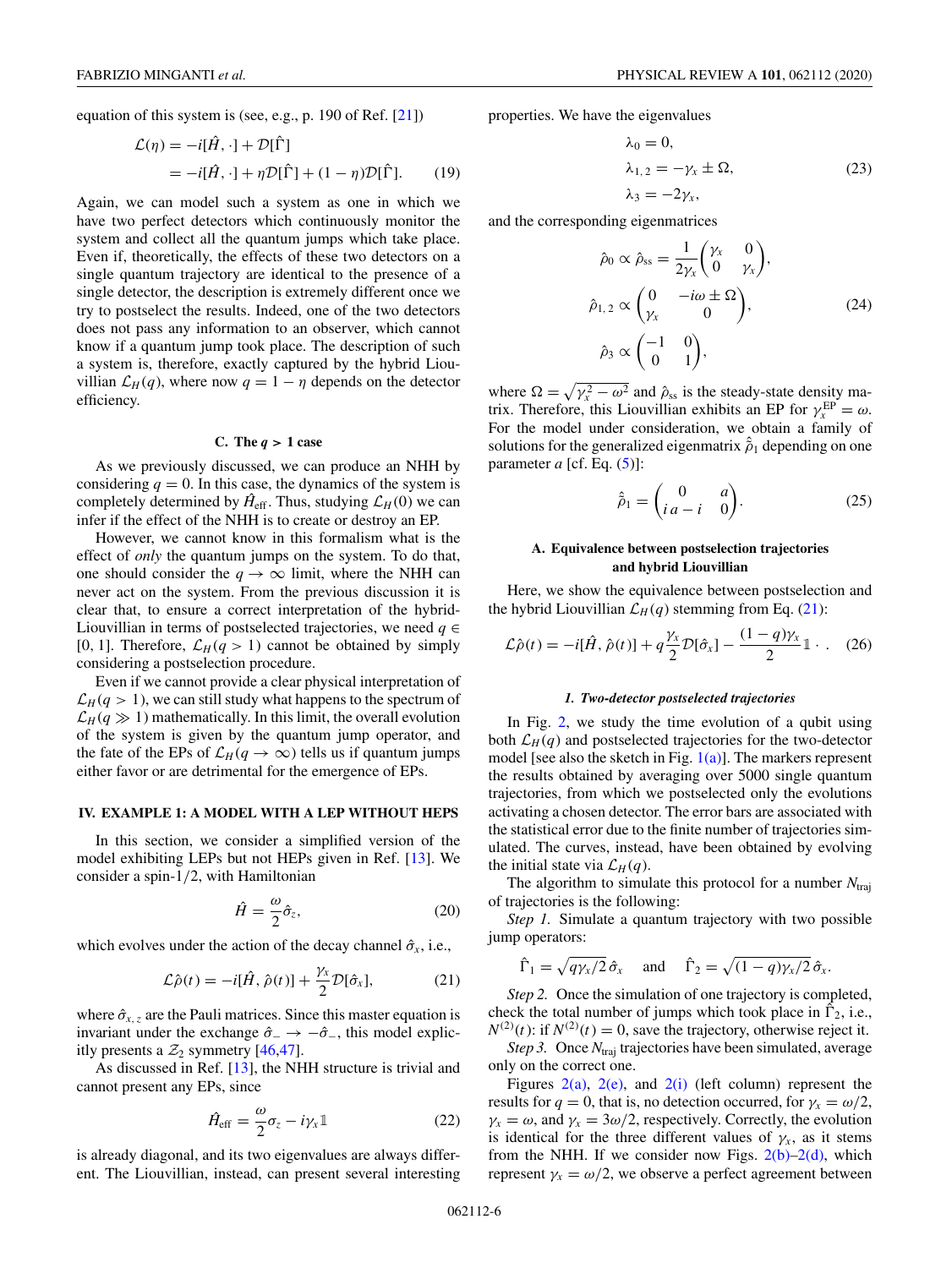<span id="page-6-0"></span>

FIG. 2. Two-detector postselected trajectories [cf. Fig. [1\(a\)\]](#page-4-0) vs evolution using  $\mathcal{L}_H(q)$  for the two-level system in Eq. [\(26\)](#page-5-0): as a function of time are plotted the expectation values of  $\hat{\sigma}_x$  (red curves and markers),  $\hat{\sigma}_y$  (blue curves and markers), and  $\hat{\sigma}_z$  (green curves and markers). The markers represent the results obtained by the postselection of the trajectories, while the curves represent the results obtained via the hybrid Liouvillian: [(a), (e), (i)]  $q = 0$ , [(b), (f), (j)]  $q = 1/4$ , [(c), (g), (k)]  $q = 1/2$ , and [(d), (h), (l)]  $q = 3/4$ ; (a)–(d)  $\gamma_x = \omega/2$ , (e)–(h)  $\gamma_x = \omega$ , and (i)–(l)  $\gamma_x = 3\omega/2$ . The initial state is  $|\psi\rangle = \cos(\theta/2)|\uparrow\rangle + \sin(\theta/2)e^{i\phi}|\downarrow\rangle$ , for  $\theta = \sqrt{3}\pi/2$  and  $\phi = \sqrt{3}\pi$ . The data have been obtained by averaging over 5000 trajectories per parameter set (see the details about the algorithm in the main text). The error bars  $\Delta \langle \hat{\sigma}_i \rangle$  for a generic operator  $\hat{\sigma}_i$  have been obtained by computing the standard error of the mean  $\Delta \langle \hat{\sigma}_i \rangle = \sqrt{\langle \hat{\sigma}_i - \langle \hat{\sigma}_i \rangle \rangle^2}/\sqrt{N-1}$ , with *N* representing the number operator  $\hat{\sigma}_i$  have been obtained by computing the sta of trajectories on which the average was taken.

the trajectories' behavior and that of  $\mathcal{L}_H(q)$ , demonstrating the validity of the previous discussion. Note also that changing *q* produces a sizable effect on the system. If we increase the value of  $\gamma_x$  [Figs. 2(f)–2(h),  $\gamma_x = \omega$ ] there is some deviation from the results of the hybrid Liouvillian. This noise is due to the fact that, by increasing  $\gamma_x$ , the mean number of quantum jumps increases and, therefore, there are fewer and fewer trajectories which can be postselected. This effect becomes evident in Figs. 2(i)–2(l), where  $\gamma_x = 3\omega/2$ . In particular, in Fig. 2(j), out of the 5000 trajectories which we simulated, only 15 could be averaged. Moreover, the results in Fig. 2(l) are far less noisy than those in Fig.  $2(i)$ : a higher *q* means a smaller rejection rate, and therefore we can average over a much higher number of trajectories.

### *2. Imperfect detection*

Similarly to the previous case, in Fig. [3](#page-7-0) we consider now an imperfect detector, similar to the one sketched in Fig.  $1(b)$ . The detector efficiency  $\eta$  represents the probability that when a quantum jump happens it is detected. Thus,  $\eta = 1$  is a perfect detector, and all the quantum jumps are detected. We simulate 5000 trajectories and we average only on those which, according to our imperfect photodetector, had zero quantum jumps.

The algorithm simulating this imperfect detection for a number  $N_{\text{traj}}$  of trajectories is the following:

*Step 1.* Simulate a quantum trajectory with one jump operator:

$$
\hat{\Gamma}=\sqrt{\gamma_{x}/2}\,\hat{\sigma_{x}}.
$$

*Step 2.* Once the simulation of one trajectory is performed, we store those trajectories where all the quantum jumps which took place have not been detected, or no jump took place. To do that, we count the number  $N_i$  of quantum jumps. We extract an array of  $N_i$  random numbers  $\{n_i \in [0, 1]\}$ , representing the aleatory nature of the imperfect detector in non-detecting the quantum jump. If, for all *j*,  $n_j > \eta$  (or, equivalently,  $n_j > 1$ *q*) we save the trajectory. Otherwise reject it.

*Step 3.* Once  $N_{\text{traj}}$  trajectories have been simulated, average only on the correct ones.

Again, in Fig. [3](#page-7-0) we see an excellent agreement between the postselected averaged quantum-trajectory (markers) and the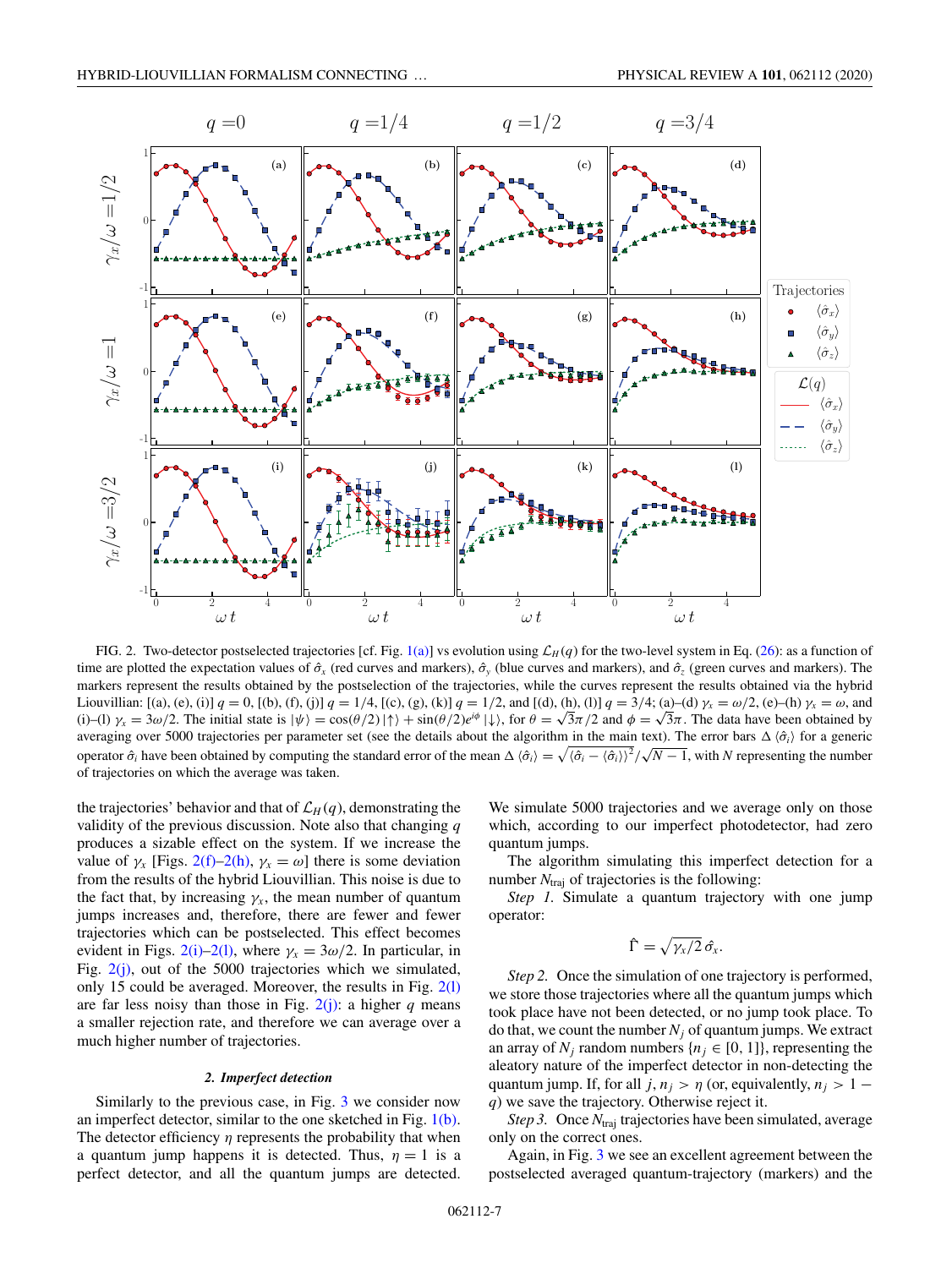<span id="page-7-0"></span>

FIG. 3. Inefficient detector [cf. Fig. [1\(b\)\]](#page-4-0) vs evolution using  $\mathcal{L}_H(q) = \mathcal{L}_H(1 - \eta)$  for the two-level system in Eq. [\(26\)](#page-5-0) for  $\gamma_x = \omega/2$ . As a function of time, we plot the expectation values of  $\hat{\sigma}_x$  (red lines and markers),  $\hat{\sigma}_y$  (blue lines and markers), and  $\hat{\sigma}_z$  (green lines and markers). The markers represent the results obtained by the postselection of the trajectories, while the curves represent the results obtained via the hybrid Liouvillian: (a)  $q = 0$  ( $\eta = 1$ ), (b)  $q = 1/4$  ( $\eta = 3/4$ ), (c)  $q = 1/2$  ( $\eta = 1/2$ ), and (d)  $q = 3/4$  ( $\eta = 1/4$ ). The data have been obtained by averaging over 5000 trajectories per parameter set (see the details about the algorithm in the main text) and the initial state is the same as in Fig. [2.](#page-6-0) The error bars have been calculated as in Fig. [2.](#page-6-0)

evolution via operator  $\mathcal{L}_H(q) = \mathcal{L}_H(1 - \eta)$  (curves). We have therefore demonstrated the validity of our proposed protocol and its physical meaning also in describing the physics of an imperfect detector.

#### **B. Transition of NHH to** *L* **and the appearance of a LEP**

Having demonstrated the validity of the physical interpretation of  $\mathcal{L}_H(q)$ , we address now the question of the emergence of a LEP in this model as a function of the control parameter *q*.

As pointed out in Ref. [\[13\]](#page-11-0), the example studied in this section does not present a HEP, but has a LEP. Therefore, we can study the effect of the *q* parameter on the emergence of the EP.

For that purpose, let us first write explicitly the eigenvalues and eigenmatrices of this hybrid Liouvillian  $\mathcal{L}_{H}(q)$  in Eq. [\(26\)](#page-5-0). Its eigenvalues and eigenmatrices read as follows:

$$
\lambda_{0,3} = -\gamma_x (1 \mp q),
$$
  
\n
$$
\lambda_{1,2} = -\gamma_x \pm \Omega',
$$
\n(27)

and

$$
\hat{\rho}_{1,2} \propto \begin{pmatrix} 0 & -i\omega \pm \Omega' \\ \gamma_x & 0 \end{pmatrix}, \tag{28}
$$

where

$$
\Omega' = \sqrt{q^2 \gamma_x^2 - \omega^2},\tag{29}
$$

and the eigenmatrices  $\hat{\rho}_{0,3}$  are the same as in Eqs. [\(23\)](#page-5-0). In Figs.  $4(a) - 4(e)$  we plot the real and in Figs.  $4(f) - 4(j)$  the imaginary parts of the spectrum of  $\mathcal{L}_H(q)$ .

As Eq. (29) indicates, the EP of the hybrid Liouvillian  $\mathcal{L}_{\text{H}}(q)$  takes the form

$$
\gamma_x^{\rm EP}(q) = \omega/q. \tag{30}
$$

Thus, for  $q = 0$  there is no EP (equivalently, the EP is located at infinity), as also shown in Figs.  $4(a)$  and  $4(f)$ . Indeed,

also the diagonalization of  $\hat{H}_{\text{eff}}$  predicts no coalescence of eigenvalues, as indicated by Eq. (28). On the contrary, for  $q = 1$  there is a LEP [see also Figs. [4\(e\)](#page-8-0) and [4\(j\)\]](#page-8-0). At the EP, we can solve the Jordan chain relation for  $\mathcal{L}(q)$  in Eq. [\(5\)](#page-2-0), obtaining the generalized eigenvector  $\hat{\tilde{\rho}}_1$ :

$$
\hat{\tilde{\rho}}_1 = \begin{pmatrix} 0 & 1 \\ 0 & 0 \end{pmatrix}.
$$
 (31)

By introducing a small *q*, we see the emergence of an EP, but for a value of  $\gamma_x$  which, in accordance with Eq. (30), is much larger than  $\gamma_x^{\text{EP}} = \omega$  predicted by the Liouvillian theory [Fig.  $4(b)$ ]. As we increase q, however, we observe that the position and the characteristics of the EP become more and more similar to those of the LEP [cf. Figs.  $4(c)$  and  $4(d)$  and Figs.  $4(h)$  and  $4(i)$ ].

These results confirm the interpretation of the LEPs provided in Ref. [\[13\]](#page-11-0). Indeed, it is the back-action of a measurement apparatus on the system, induced by the quantum jumps, that generates the EP [\[19,21,24\]](#page-12-0). The projection of the system on the eigenspace of its pointer states is attenuated by the parameter *q*; thus a greater value of  $\gamma_x$  is required to observe the EP.

We conclude that, in this example, quantum jumps are the term responsible for the EP, while the  $\hat{H}_{\text{eff}}$  tends to destroy it.

### **V. EXAMPLE 2: A MODEL WITH INEQUIVALENT LEP AND HEP**

Let us now consider a model with HEPs and LEPs (as studied in Ref. [\[13\]](#page-11-0)), where

$$
\hat{H} = \frac{\omega}{2}\hat{\sigma}_x,\tag{32}
$$

which evolves under the action of the following Liouvillian decaying channel:

$$
\mathcal{L}\hat{\rho}(t) = -i[\hat{H}, \hat{\rho}(t)] + \frac{\gamma}{2} \mathcal{D}[\hat{\sigma}_{-}] \hat{\rho}(t). \tag{33}
$$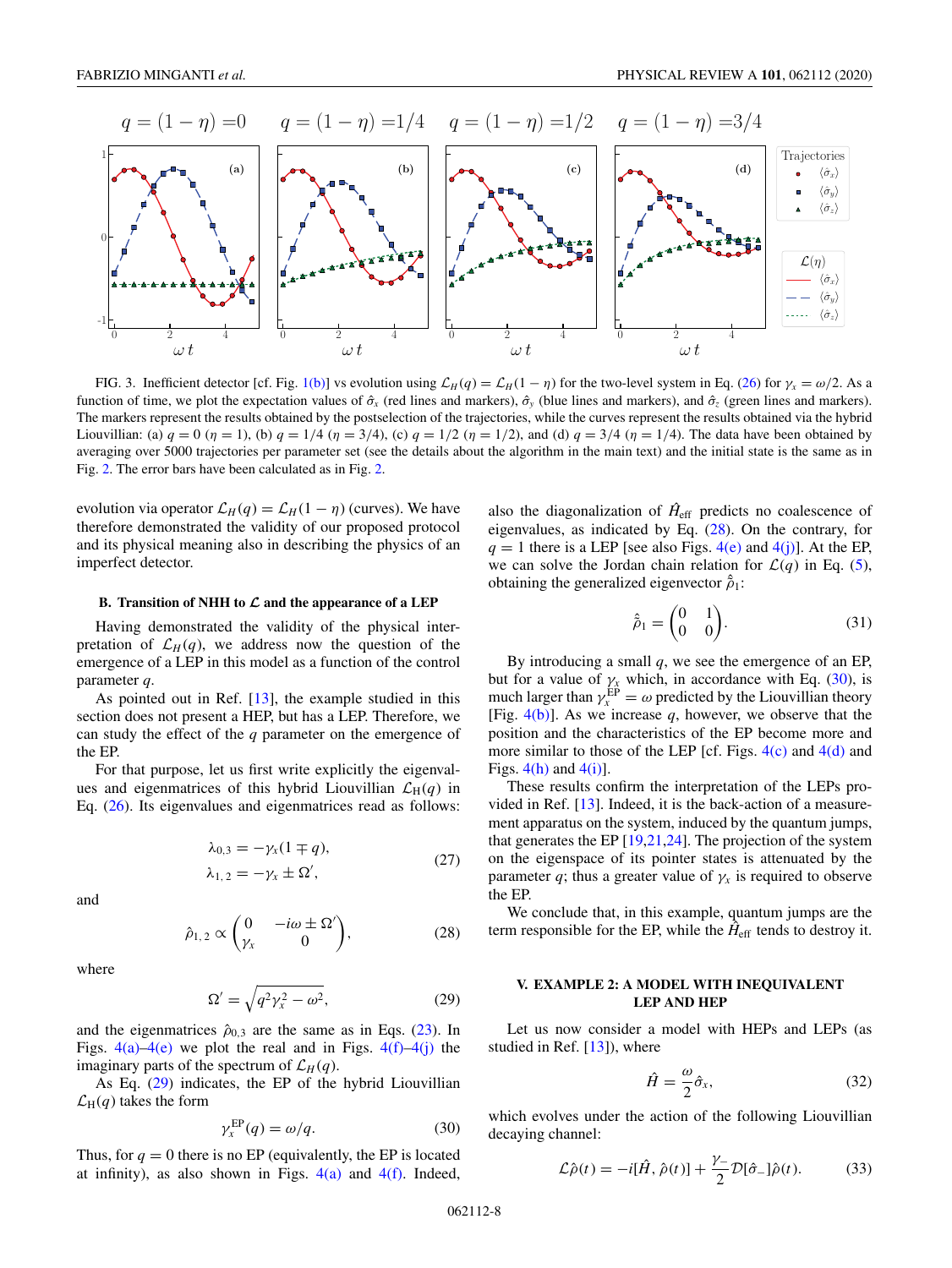<span id="page-8-0"></span>

FIG. 4. Spectrum of the hybrid-Liouvillian superoperator in Eq. [\(26\)](#page-5-0) as a function of the rescaled dissipation rate γ*x*/ω. (a)–(e) The real part of the eigenvalues  $\lambda_i$ , and (f)–(l) the imaginary part. [(a), (f)]  $q = 0$  (the NHH case), [(b), (g)]  $q = 1/4$ , [(c), (h)]  $q = 1/2$ , [(d), (i)]  $q = 3/4$ , and [(e), (j)]  $q = 1$  [i.e., diagonalization of the Liouvillian  $\mathcal L$  in Eq. [\(21\)](#page-5-0)].

The NHH

$$
\hat{H}_{\text{eff}} = \frac{\omega}{2}\hat{\sigma}_x - i\frac{\gamma}{2}\hat{\sigma}_+\hat{\sigma}_-, \tag{34}
$$

which results from Eq.  $(33)$  if we ignore the quantum jump term in  $\mathcal{D}[\hat{\sigma}_-]$ , has the following eigenvalues,

$$
h_{1,2} = \frac{1}{4}(-i\gamma_{-} \mp \zeta), \tag{35}
$$

and eigenvectors,

$$
|\phi_{1,2}\rangle \propto [i\gamma_- \mp \zeta, -2\omega], \tag{36}
$$

where  $\zeta = \sqrt{4\omega^2 - \gamma_{-}^2}$ . Thus, this model has a HEP for  $\gamma_{-}$  $2\omega$ , admitting a family of generalized eigenvectors depending on a single parameter *a*:

$$
|\tilde{\phi}_1\rangle = [a, i(4+a)].\tag{37}
$$

The Liouvillian eigenvalues are instead

$$
\lambda_0 = 0, \quad \lambda_1 = -\frac{\gamma_-}{2},
$$
  

$$
\lambda_{2,3} = -\frac{3}{4}\gamma_- \pm \beta/4,
$$
 (38)

and the eigenmatrices are

$$
\hat{\rho}_0 \propto \hat{\rho}_{ss} = \frac{1}{\gamma_-^2 + 2\omega^2} \begin{pmatrix} \gamma_-^2 + \omega^2 & i\gamma_- \omega \\ -i\gamma_- \omega & \omega^2 \end{pmatrix},
$$

$$
\hat{\rho}_1 \propto \begin{pmatrix} 0 & 1 \\ 1 & 0 \end{pmatrix},
$$

$$
\hat{\rho}_{2,3} \propto \begin{pmatrix} -\gamma_- \pm \beta & 4i\omega \\ -4i\omega & \gamma_- \mp \beta \end{pmatrix},
$$
(39)

where  $\beta = \sqrt{\gamma_{-}^2 - 16\omega^2}$ . Hence, there is a LEP for  $\gamma_{-} = 4\omega$ . The associated generalized eigenvector is

$$
\hat{\rho}_2 = 4 \begin{pmatrix} 1 & 0 \\ 0 & -1 \end{pmatrix} . \tag{40}
$$

### **Transition from the HEP to the LEP**

We study the effect of the jump parameter *q* using the hybrid Liouvillian

$$
\mathcal{L} = -i[\hat{H}, \cdot] + q\frac{\gamma}{2}\mathcal{D}[\hat{\sigma}_-] \cdot - \frac{(1-q)\gamma}{2}\frac{\hat{\sigma}_+\hat{\sigma}_- \cdot + \cdot \hat{\sigma}_+\hat{\sigma}_-}{2}.
$$
\n(41)

The analytical computation of the spectrum of the hybrid Liouvillian in Eq. (41) becomes more involved. Both its eigenvalue  $\lambda_1$  and the corresponding eigenmatrix  $\hat{\rho}_1$  coincide with those given in Eqs. (38) and (39), respectively. On the other hand, the remaining three eigenvalues  $\lambda_{0,2,3}$  are the solutions of a third-order polynomial. Their explicit form, along with their corresponding eigenmatrices, is given in the Appendix.

Our analysis reveals an explicit dependence of the EP on the parameter *q*, namely,

$$
\gamma_{-}(q) = \sqrt{2}f^{-\frac{1}{2}}(3f^{2} + 3q^{2} + 2f)^{\frac{1}{2}}\omega, \qquad (42)
$$

where

$$
f = q^{\frac{2}{3}}(1 + \sqrt{1 - q^2})^{\frac{1}{3}}.
$$
 (43)

Clearly, as it follows from Eq. (42), for  $q = 0$  ( $q = 1$ ) one recovers the corresponding HEP (LEP). In this case we cannot analytically recover the form of the generalized eigenmatrix due to the presence of the *f* terms.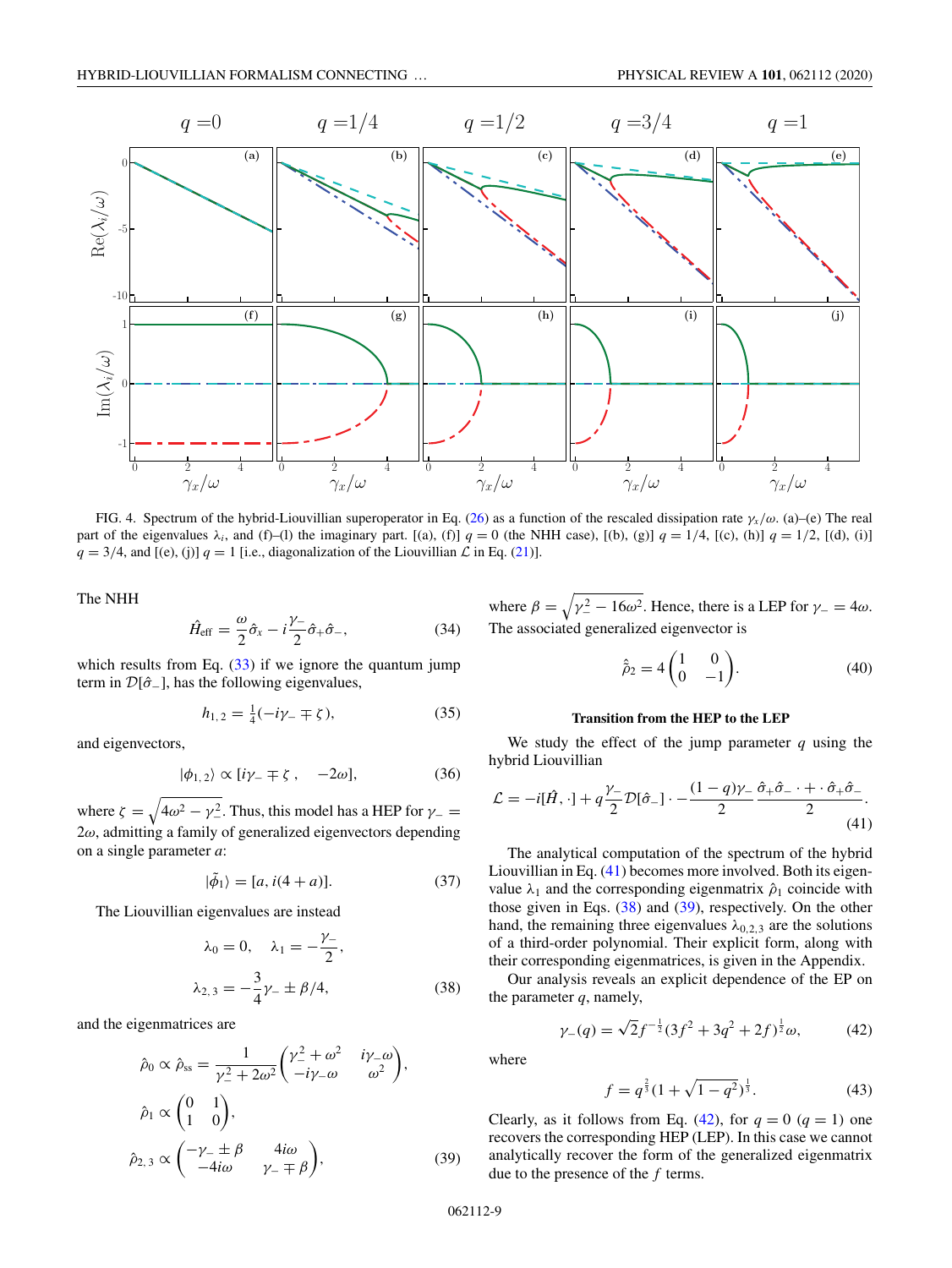

FIG. 5. Spectrum of the hybrid-Liouvillian superoperator in Eq. [\(41\)](#page-8-0) as a function of the rescaled dissipation rate  $\gamma$ –/ω. (a)–(e) The real part of the eigenvalues and (f)–(j) the imaginary one. [(a), (f)]  $q = 0$  [NHH case in Eq. [\(34\)](#page-8-0)], [(b), (g)]  $q = 1/4$ , [(c), (h)]  $q = 1/2$ , [(d), (i)]  $q = 3/4$ , [(e), (j)]  $q = 1$  [i.e., diagonalization of the Liouvillian in Eq. [\(33\)](#page-7-0)].

We study the passage from the HEP to the LEP in Fig. 5. We plot the real [Figs.  $5(a)$ – $5(e)$ ] and imaginary [Figs.  $5(f)$ –  $5(j)$ ] parts of the spectrum of  $\mathcal{L}_H(q)$  from a standard NHH description  $[q = 0]$  in Figs. 5(a) and 5(f)] to a fully Liouvillian approach  $[q = 1]$  in Figs. 5(e) and 5(j)]. By increasing *q* one moves away from the HEP picture, recovering the spectral features resembling those of the LEP.

However, we notice that the mechanism which led to the EP is very different in the Hamiltonian and Liouvillian cases. When  $q = 0$ , at the EP all the four different eigenvalues are coinciding. Two of the corresponding eigenmatrices are associated with those of the NHH, while another one is doubly degenerate [see the green solid curve in Fig.  $5(a)$ ]. Thus, while from a Hamiltonian perspective there is a second-order EP [cf. Eq. [\(36\)](#page-8-0)], according to  $\mathcal{L}_H(0)$  there is a third-order EP. Indeed, as it stems from Figs.  $5(a)$  and  $5(f)$ , the blue dot-dashed curve and the light blue dashed curve are those producing the EP. The presence of an EP of higher order is not surprising since  $\mathcal{L}_H(0)$  captures also the dynamics of mixed states, which is impossible for the NHH.

In Figs.  $5(b)$  and  $5(g)$  we see that, even if the blue dotdashed and the light blue dashed curves change very little, the EP is no more associated with the coalescence of the states corresponding to those two. Indeed, the blue dot-dashed and the red curves show the generation of the EP. This abrupt change can be interpreted as the nonanalyticity associated with the passage from an EP of order 3 to one of order 2 [\[60\]](#page-13-0). In this regard, the effect of an imperfect postselection can be extremely relevant in these systems.

To better grasp the effect of quantum jumps on this system, in Fig. [6](#page-10-0) we plot the real part of the Liouvillian spectrum for  $q \gtrsim 0$ . As we notice from Fig. [6\(b\),](#page-10-0) the introduction of a very small imperfection in the photodetector changes profoundly

the nature of the EP. In this limit, the states described by  $\mathcal{L}_H(q)$  are almost identical to those described by  $\mathcal{L}_H(0)$ . Nevertheless, we may argue that in actual physical systems the introduction of this minimal noise in the photodetector counting is sufficient to distinguish between the three states which previously coincided at the EP. Two will still produce an EP for slightly shifted parameters. The other eigenmatrix, instead, is pushed away from the spectral degeneracy.

We can interpret this result as a consequence of the exceptional sensitivity of the HEP to the presence of quantum noise.

Finally, for  $q \to \infty$  the EP disappears [cf. Eqs. [\(A1\)](#page-11-0)– [\(A3\)](#page-11-0)]. In this sense, we can say that in this model the presence of quantum jumps is detrimental to the emergence of an EP.

# **VI. CONCLUSIONS**

We studied the transition between two types of EPs: semiclassical EPs (i.e., HEPs), which are degeneracies of effective non-Hermitian Hamiltonians, and truly quantum EPs (i.e., LEPs), which are degeneracies of a Liouvillian superoperator corresponding to a Lindblad master equation, as recently introduced in Ref. [\[13\]](#page-11-0) and applied in Refs. [\[9](#page-11-0)[,15\]](#page-12-0). We emphasize that the inclusion of quantum jumps in the evolution of a quantum system makes, in general, LEPs funda-mentally different from HEPs, as we have proved in Ref. [\[13\]](#page-11-0).

In the present paper, we have addressed the question of the relation of HEPs and LEPs based on the postselection of quantum trajectories (quantum jumps) and their classicalto-quantum correspondence. This interpretation has partially been inspired by a very recent experimental work [\[6\]](#page-11-0) reporting quantum state tomography of a single dissipative qubit in the vicinity of its EP. This experiment was based on a *postselection* on a three-level superconducting circuit.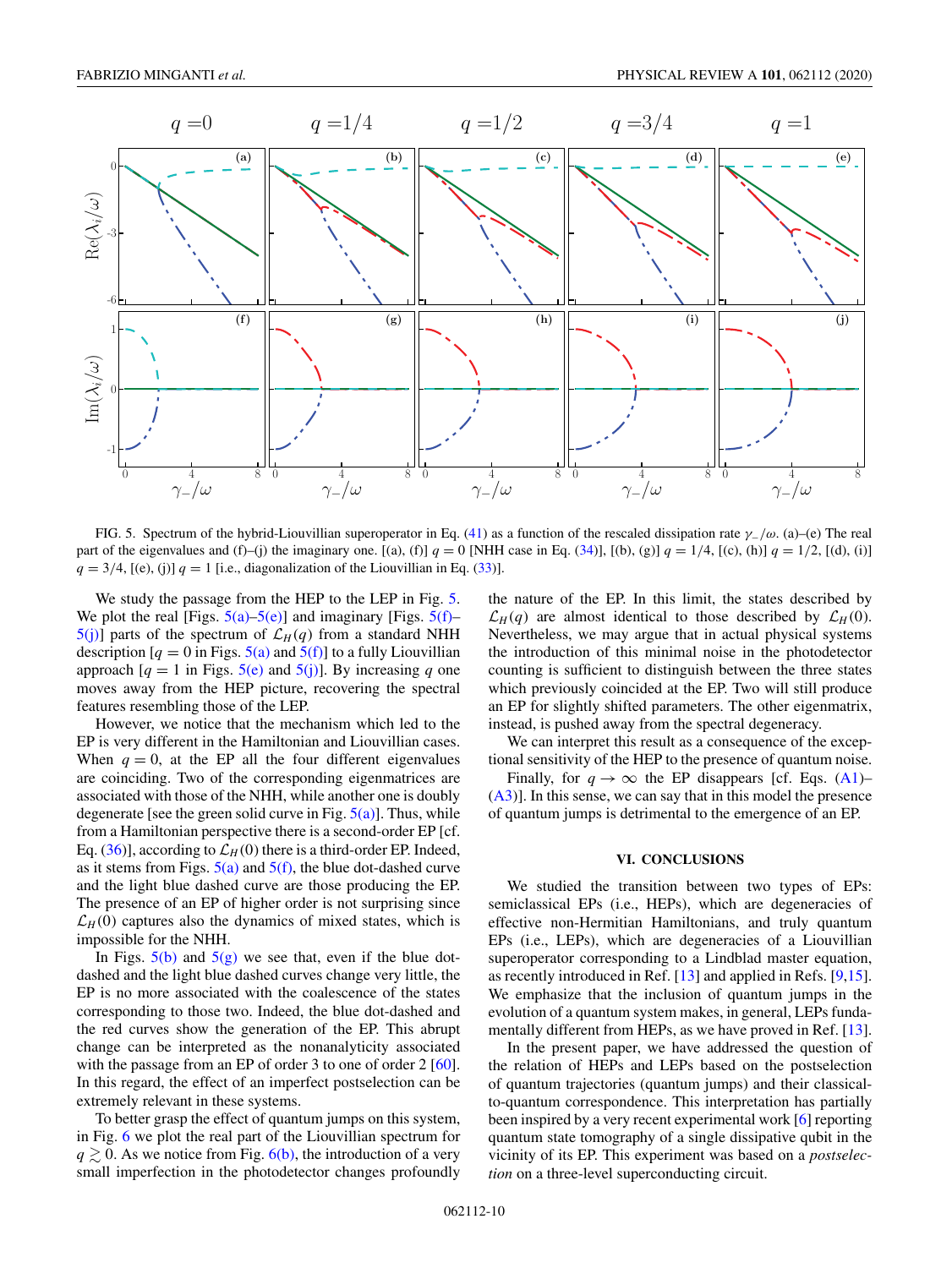<span id="page-10-0"></span>

FIG. 6. Real part of the spectrum of the hybrid-Liouvillian superoperator in Eq. [\(41\)](#page-8-0) as a function of the rescaled dissipation rate  $\gamma_-/\omega$ . The panels are for values of  $q \gtrsim 0$ , showing how the inclusion of quantum jumps change the nature of the EP.

Here, we have applied the idea of postselection to propose a hybrid-Liouvillian formalism based on a modified Liouvillian superoperator being a function of a quantum-jump parameter *q*. This approach directly shows the transition of a LEP to a HEP via a proper postselection on quantum jumps (or quantum trajectories) as schematically shown Fig.  $1(a)$ . Indeed, our formalism describes in particular (i) an NHH, when one postselects only those trajectories without quantum jumps (i.e., corresponding to the quantum jump parameter  $q = 0$ , and (ii) a true Liouvillian, including quantum jumps, when one does not perform postselection (i.e., when  $q = 1$ ). Clearly, this formalism can describe also intermediate cases for any  $q \in [0, 1]$ , when we postselect a specific fraction of trajectories.

Moreover, our approach allowed us to interpret postselection in an operational way based on finite-efficiency detectors. Indeed, in addition to the analysis of the hybrid Liouvillian in terms of the postselection of quantum trajectories, we have also discussed its relation to inefficient photodetectors corresponding to the case when a quantum jump occurs but the detector does not signal it, as schematically shown in Fig. [1\(b\).](#page-4-0)

We discussed two pedagogical examples showing the application of our general hybrid-Liouvillian approach. In our first example, we analyzed a driven dissipative qubit model exhibiting a LEP but without HEPs. In our second example, we considered a qubit presenting a LEP and a HEP, which occur for a different combination of parameters. The latter example explicitly shows the transition of a LEP to a HEP as a function of the quantum-jump parameter *q*.

Note that our examples show a double effect of quantum jumps in creating and destroying EPs. Specifically, example 1 shows that a LEP  $[\mathcal{L}_H(q)]$  for  $q = 1]$  can be created solely by quantum jumps, and no HEP  $[\mathcal{L}_H(q)]$  for  $q = 0$ ] is generated in this case. Contrary to this quantum-jump-induced EP, example 2 demonstrates a quantum-jump-destroyed EP, i.e., an NHH can create a HEP, which would disappear for  $q = \infty$  (where quantum jumps would be the only process taking place). We stress that for  $q = 1$  a LEP is observed, but its characteristics are profoundly different from those of the HEP. This analysis on the nature of HEPs and LEPs and on the roles played by the  $H<sub>eff</sub>$  and the quantum jumps could not have been performed using the standard Liouvillian or NHH alone.

The advantages of EPs for applications remain a very active topic of research  $[16,61-74]$  $[16,61-74]$  and correctly modeling noise and quantum jumps is fundamental to correctly address the question of, e.g., EP sensitivity. We believe that our work, showing explicitly the operational interpretation and the relation between classical and quantum EPs in terms of postselection and/or inefficient detectors, can stimulate more interest in experimental demonstrations of LEPs and their potential quantum applications, pointing out analogies and differences with respect to those studied for semiclassical HEPs.

Concerning the hybrid Liouvillian, it could be analyzed in the context of decoherence-free subspaces, in particular in relation to non-Hermitian dynamics in the presence of dark states [\[75\]](#page-13-0). In this case, the effect of the postselection would be to change the eigenmatrices of the Liouvillian, leaving the eigenvalues untouched. Moreover, it would be interesting to try to generalize  $\mathcal{L}(q)$  to include, e.g., noisy measurement instrument and time-dependent Hamiltonian or jump operators, or to more general types of quantum maps, such as jumptime unraveling of a quantum system [\[76,77\]](#page-13-0), or in connection to dynamical phase transitions [\[78\]](#page-13-0). Such a hybrid Liouvillian may be also be studied in the context of critical phenomena, where the *q* parameter may change the spectral properties normally associated with multistability and metastability, multimodality, and critical slowing down [\[47,48](#page-12-0)[,58,79–82\]](#page-13-0).

### **ACKNOWLEDGMENTS**

The authors acknowledge a discussion with M. Schiró and comments from Jan Wiersig. F.M. was supported by the FY2018 JSPS Postdoctoral Fellowship for Research in Japan. A.M. and R.C. were supported by the Polish National Science Centre (NCN) under the Maestro Grant No. DEC-2019/34/A/ST2/00081. I.A. thanks the Grant Agency of the Czech Republic (Project No. 18-08874S) and the Project No. CZ.02.1.01/0.0/0.0/16\_019/0000754 of the Ministry of Education, Youth and Sports of the Czech Republic. F.N.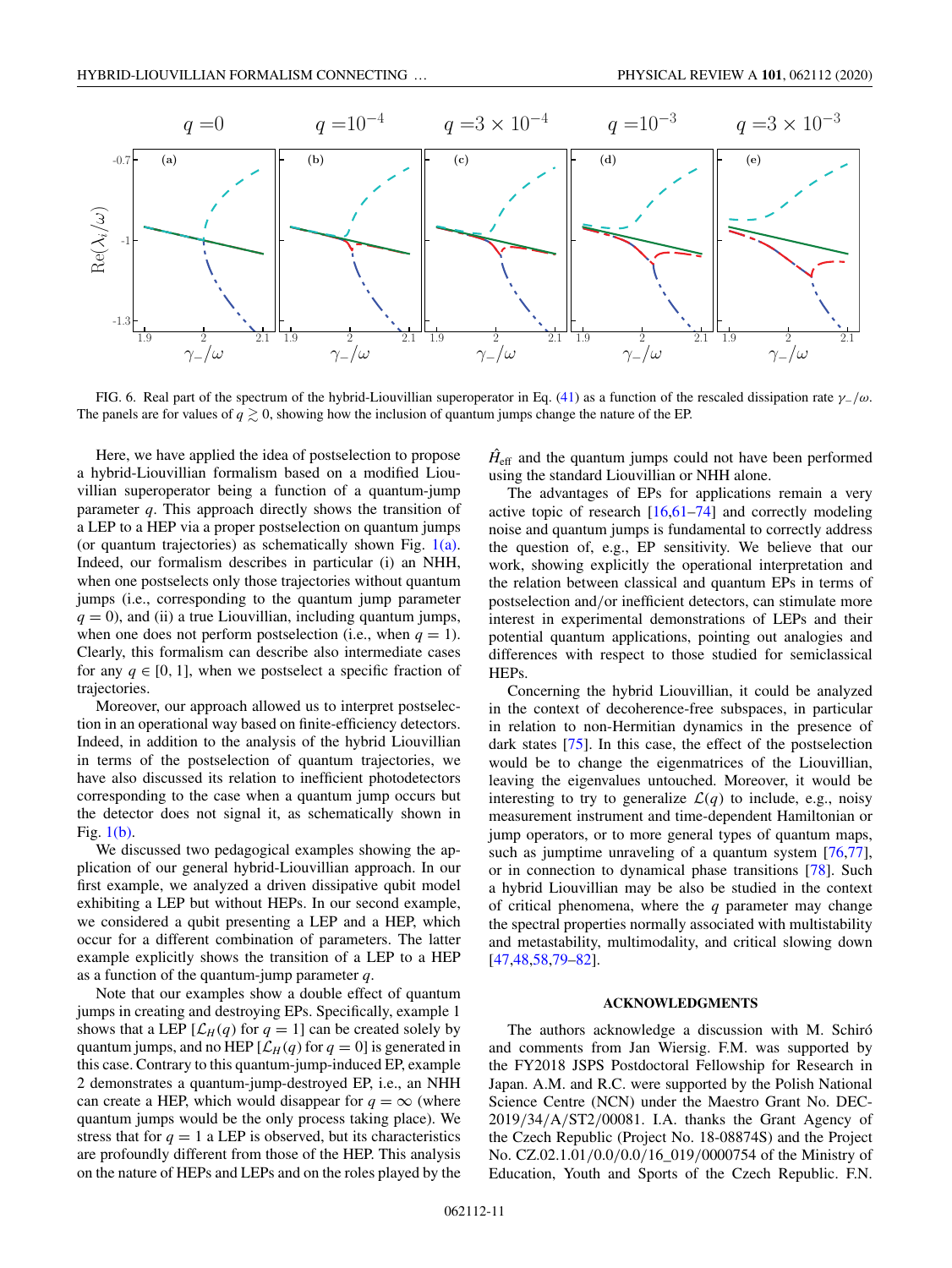<span id="page-11-0"></span>is supported in part by NTT Research, Army Research Office (ARO) (Grant No. W911NF-18-1-0358), Japan Science and Technology Agency (JST) (via the CREST Grant No. JPMJCR1676), Japan Society for the Promotion of Science (JSPS) (via the KAKENHI Grant No. JP20H00134, JSPS-RFBR Grant No. JPJSBP120194828, and JSPS-FWO Grant No. VS.059.18N), and Grant No. FQXi-IAF19-06 from the Foundational Questions Institute Fund (FQXi), a donor advised fund of the Silicon Valley Community Foundation.

# **APPENDIX: EIGENVALUES AND EIGENMATRICES OF THE HYBRID LIOUVILLIAN IN EQ. [\(41\)](#page-8-0)**

#### **1. Eigenvalues** *λ<sup>i</sup>*

By solving the eigenproblem of the hybrid Liouvillian  $\mathcal{L}_H(q)$  in Eq. [\(41\)](#page-8-0), one arrives at the following eigenvalues λ*i*:

$$
\lambda_0 = -\frac{\gamma_-}{2} + 2F_0, \quad \lambda_1 = -\frac{\gamma_-}{2},
$$
  

$$
\lambda_{2,3} = -\frac{\gamma_-}{2} - F_0 \pm i\sqrt{3}(F_0 - 2D), \quad (A1)
$$

where

$$
F_0 = \frac{1}{12D} [D^2 + 3(\gamma^2 - 4\omega^2)],
$$
 (A2)

and

$$
D = [54q\gamma_{-}\omega^{2} + 3\sqrt{3}\sqrt{108q^{2}\gamma_{-}^{2}\omega^{4} - (\gamma^{2} - 4\omega^{2})^{3}}]^{\frac{1}{3}}.
$$
\n(A3)

Importantly, due to dependence of the eigenvalues  $\lambda_i$  on the parameter *q* in Eq. (A1), their sorting  $[|\Re(e[\lambda_i]| \leq |\Re(e[\lambda_{i+1}])|,$ cf. the text below Eq.  $(4)$ ] is nontrivial. Thus, the indices in  $\lambda_i$  are reshuffled as *q* changes. Consequently, also the corresponding eigenmatrices  $\hat{\rho}_i$ , present below, will undergo the same permutation of indices.

- [1] C. M. Bender and S. Boettcher, Real Spectra in Non-Hermitian [Hamiltonians Having](https://doi.org/10.1103/PhysRevLett.80.5243) PT Symmetry, Phys. Rev. Lett. **80**, 5243 (1998).
- [2] *Parity-time Symmetry and Its Applications*, edited by D. Christodoulides and J. Yang (Springer, Berlin, 2018).
- [3] B. Peng, Ş. K. Özdemir, S. Rotter, H. Yilmaz, M. Liertzer, F. Monifi, C. M. Bender, F. Nori, and L. Yang, Loss-induced suppression and revival of lasing, Science **346**[, 328 \(2014\).](https://doi.org/10.1126/science.1258004)
- [4] B. Peng, Ş. K. Özdemir, F. Lei, F. Monifi, M. Gianfreda, G. L. Long, S. Fan, F. Nori, C. Bender, and L. Yang, Parity–time[symmetric whispering-gallery microcavities,](https://doi.org/10.1038/nphys2927) Nat. Phys. **10**, 394  $(2014)$ .
- [5] T. Gao, E. Estrecho, K. Y. Bliokh, T. C. H. Liew, M. D. Fraser, S. Brodbeck, M. Kamp, C. Schneider, S. Höfling, Y. Yamamoto, F. Nori, Y. S. Kivshar, A. G. Truscott, R. G. Dall, and E. A. Ostrovskaya, Observation of non-Hermitian degeneracies in a [chaotic exciton-polariton billiard,](https://doi.org/10.1038/nature15522) Nature (London) **526**, 554 (2015).
- [6] M. Naghiloo, M. Abbasi, Y. N. Joglekar, and K. W. Murch, Quantum state tomography across the exceptional point in a single dissipative qubit, Nat. Phys. **15**[, 1232 \(2019\).](https://doi.org/10.1038/s41567-019-0652-z)

#### **2. Eigenmatrices ˆ***ρ<sup>i</sup>*

The corresponding eigenmatrices  $\hat{\rho}_i$  of the given hybrid Liouvillian are listed below.

*Eigenmatrix*  $\hat{\rho}_0$ . The elements of the eigenmatrix  $\hat{\rho}_0$  read as follows:

$$
\rho_{00}^{(0)} = \frac{-1}{6} (D^3 - 54q\gamma_{-}\omega^2)(3\gamma_{-} - D) + \frac{3\gamma^3(\gamma_{-} - D)}{2} \n+ \gamma^2 [D^2 - \omega^2(27q + 12)] + 3\gamma_{-}\omega^2 D(3q + 2) \n+ 24\omega^2 - \omega^2 D^2, \n\rho_{01}^{(0)} = i3\omega D^2 (4F_0 - \gamma_{-}(2q + 1)), \n\rho_{10}^{(0)} = -\rho_{01}^{(0)}, \n\rho_{11}^{(0)} = 6D^2 [4\gamma_{-}qF_0 + \omega^2 D].
$$
\n(A4)

*Eigenmatrix*  $\hat{\rho}_1$ . The elements of this eigenmatrix coincide with that  $\hat{\rho}_1$  presented in Eq [\(39\)](#page-8-0).

*Eigenmatrix*  $\hat{\rho}_2$ . The eigenmatrix  $\hat{\rho}_2$  has the elements

$$
\rho_{00}^{(2)} = 4D^2(\gamma_-^2 - \omega^2) - \frac{u_+(D^3 - 9\gamma^3 + 36\gamma\omega^2)D}{3}
$$
  
+  $u_-[\gamma_-D^3 - 16\omega^2\gamma_-^2 - 3(\gamma_-^2 - 4\omega^2)^2],$   

$$
\rho_{01}^{(2)} = -i\omega D[D^2u_- + 6\gamma_-D(2q + 1) + 3u_+(\gamma_-^2 - 4\omega^2)],
$$
  

$$
\rho_{10}^{(2)} = -\rho_{01}^{(2)},
$$
  

$$
\rho_{11}^{(2)} = -2D[u_-q\gamma_-D^2 - 6\omega^2D + 3u_+q\gamma_-(\gamma^2 - 4\omega^2)],
$$
  
(A5)

where  $u_{\pm} = 1 \pm \sqrt{3}$ .

*Eigenmatrix*  $\hat{\rho}_3$ . The elements of the eigenmatrix  $\hat{\rho}_3$  are the same as in Eq.  $(A5)$ , except for the change of the sign in the off-diagonal elements, i.e.,  $\rho_{01}^{(3)} = -\rho_{01}^{(2)}$  and  $\rho_{10}^{(3)} = -\rho_{10}^{(2)}$ .

- [7] H. Jing, Ş. K. Özdemir, X.-Y. Lü, J. Zhang, L. Yang, and F. Nori, PT [-Symmetric Phonon Laser,](https://doi.org/10.1103/PhysRevLett.113.053604) Phys. Rev. Lett. **113**, 053604 (2014).
- [8] J. Zhang, B. Peng, Ş. K. Özdemir, K. Pichler, D. O. Krimer, G. Zhao, F. Nori, Y.-x. Liu, S. Rotter, and L. Yang, A phonon [laser operating at an exceptional point,](https://doi.org/10.1038/s41566-018-0213-5) Nat. Photonics **12**, 479 (2018).
- [9] R. Huang, Ş. K. Özdemir, J. Q. Liao, F. Minganti, L. M. Kuang, F. Nori, and H. Jing, Exceptional photon blockade, [arXiv:2001.09492.](http://arxiv.org/abs/arXiv:2001.09492)
- [10] Ş. K. Özdemir, S. Rotter, F. Nori, and L. Yang, Parity-time [symmetry and exceptional points in photonics,](https://doi.org/10.1038/s41563-019-0304-9) Nat. Mater. **18**, 783 (2019).
- [11] M.-A. Miri and A. Alù, Exceptional points in optics and photonics, Science **363**[, eaar7709 \(2019\).](https://doi.org/10.1126/science.aar7709)
- [12] N. Hatano, Exceptional points of the Lindblad operator of a two-level system, Mol. Phys. **117**[, 2121 \(2019\).](https://doi.org/10.1080/00268976.2019.1593535)
- [13] F. Minganti, A. Miranowicz, R. W. Chhajlany, and F. Nori, Quantum exceptional points of non-Hermitian Hamiltonians [and Liouvillians: The effects of quantum jumps,](https://doi.org/10.1103/PhysRevA.100.062131) Phys. Rev. A **100**, 062131 (2019).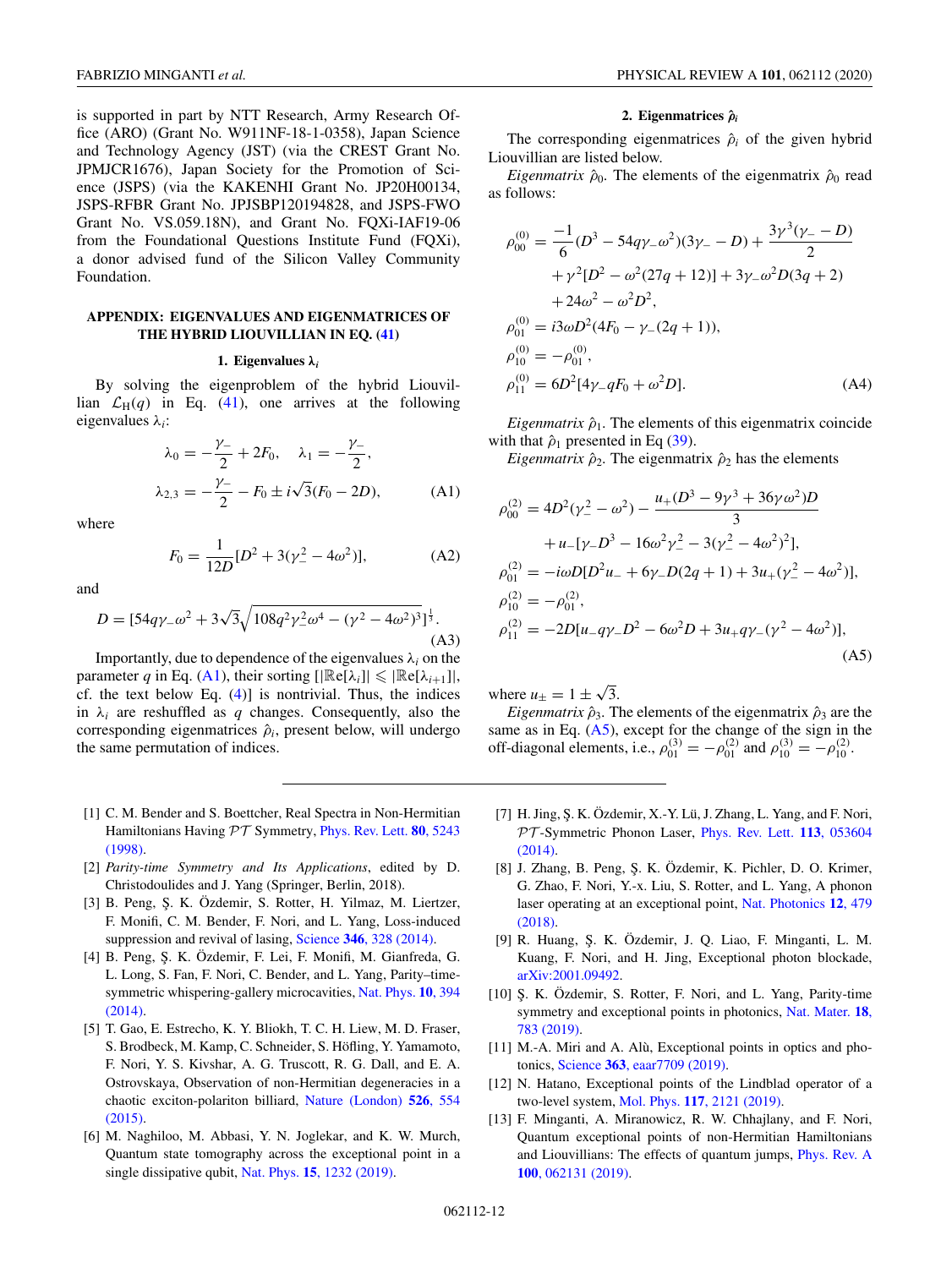- <span id="page-12-0"></span>[14] J. Peřina, A. Lukš, J. K. Kalaga, W. Leoński, and A. Miranowicz, Nonclassical light at exceptional points of a quantum PT [-symmetric two-mode system,](https://doi.org/10.1103/PhysRevA.100.053820) Phys. Rev. A **100**, 053820 (2019).
- [15] I. I. Arkhipov, A. Miranowicz, F. Minganti, and F. Nori, Quantum and semiclassical exceptional points of a linear system of coupled cavities with losses and gain within the Scully-Lamb laser theory, Phys. Rev. A **101**[, 013812 \(2020\).](https://doi.org/10.1103/PhysRevA.101.013812)
- [16] P.-C. Kuo, N. Lambert, A. Miranowicz, H.-B. Chen, G.-Y. Chen, Y.-N. Chen, and F. Nori, Collectively induced exceptional points of quantum emitters coupled to nanoparticle surface plasmons, Phys. Rev. A **101**[, 013814 \(2020\).](https://doi.org/10.1103/PhysRevA.101.013814)
- [17] B. Jaramillo Ávila, C. Ventura-Velázquez, R. d. J. León-Montiel, Y. N. Joglekar, and B. M. Rodríguez-Lara,  $\mathcal{PT}$ symmetry from Lindblad dynamics in a linearized optomechanical system, Sci. Rep. **10**[, 1761 \(2020\).](https://doi.org/10.1038/s41598-020-58582-7)
- [18] C. Gardiner and P. Zoller, *Quantum Noise: A Handbook of Markovian and Non-Markovian Quantum Stochastic Methods with Applications to Quantum Optics* (Springer, Berlin, 2004).
- [19] S. Haroche and J. M. Raimond, *Exploring the Quantum: Atoms, Cavities, and Photons* (Oxford University Press, Oxford, 2006).
- [20] H. J. Carmichael, *Statistical Methods in Quantum Optics 1: Master Equations and Fokker-Planck Equations* (Springer, Berlin, 1999).
- [21] H. Wiseman and G. Milburn, *Quantum Measurement and Control* (Cambridge University Press, Cambridge, 2010).
- [22] H. Breuer and F. Petruccione, *The Theory of Open Quantum Systems* (Oxford University Press, Oxford, 2007).
- [23] D. A. Lidar, Lecture notes on the theory of open quantum systems, [arXiv:1902.00967.](http://arxiv.org/abs/arXiv:1902.00967)
- [24] S. Barnett, *Quantum Information* (Oxford University Press, Oxford, 2009).
- [25] [M. G. A. Paris, The modern tools of quantum mechanics,](https://doi.org/10.1140/epjst/e2012-01535-1) Eur. Phys. J.: Spec. Top. **203**, 61 (2012).
- [26] K. Mølmer, Y. Castin, and J. Dalibard, Monte Carlo wave[function method in quantum optics,](https://doi.org/10.1364/JOSAB.10.000524) J. Opt. Soc. Am. B **10**, 524 (1993).
- [27] H. Carmichael, *Statistical Methods in Quantum Optics 2: Non-Classical Fields* (Springer, Berlin, 2007).
- [28] A. J. Daley, Quantum trajectories and open many-body quantum systems, Adv. Phys. **63**[, 77 \(2014\).](https://doi.org/10.1080/00018732.2014.933502)
- [29] W. Nagourney, J. Sandberg, and H. Dehmelt, Shelved Optical [Electron Amplifier: Observation of Quantum Jumps,](https://doi.org/10.1103/PhysRevLett.56.2797) Phys. Rev. Lett. **56**, 2797 (1986).
- [30] T. Sauter, W. Neuhauser, R. Blatt, and P. E. Toschek, Observation of Quantum Jumps, [Phys. Rev. Lett.](https://doi.org/10.1103/PhysRevLett.57.1696) **57**, 1696 (1986).
- [31] J. C. Bergquist, R. G. Hulet, W. M. Itano, and D. J. Wineland, [Observation of Quantum Jumps in a Single Atom,](https://doi.org/10.1103/PhysRevLett.57.1699) Phys. Rev. Lett. **57**, 1699 (1986).
- [32] S. Peil and G. Gabrielse, Observing the Quantum Limit of an Electron Cyclotron: QND Measurements of Quantum Jumps between Fock States, [Phys. Rev. Lett.](https://doi.org/10.1103/PhysRevLett.83.1287) **83**, 1287 (1999).
- [33] T. Basché, S. Kummer, and C. Bräuchle, Direct spectroscopic [observation of quantum jumps of a single molecule,](https://doi.org/10.1038/373132a0) Nature (London) **373**, 132 (1995).
- [34] S. Gleyzes, S. Kuhr, C. Guerlin, J. Bernu, S. Deléglise, U. Busk Hoff, M. Brune, J.-M. Raimond, and S. Haroche, Quantum jumps of light recording the birth and death of a photon in a cavity, [Nature \(London\)](https://doi.org/10.1038/nature05589) **446**, 297 (2007).
- [35] C. Guerlin, J. Bernu, S. Deléglise, C. Sayrin, S. Gleyzes, S. Kuhr, M. Brune, J.-M. Raimond, and S. Haroche, Progressive field-state collapse and quantum non-demolition photon counting, [Nature \(London\)](https://doi.org/10.1038/nature06057) **448**, 889 (2007).
- [36] S. Deléglise, I. Dotsenko, C. Sayrin, J. Bernu, M. Brune, J.- M. Raimond, and S. Haroche, Reconstruction of non-classical [cavity field states with snapshots of their decoherence,](https://doi.org/10.1038/nature07288) Nature (London) **455**, 510 (2008).
- [37] C. Sayrin, I. Dotsenko, X. Zhou, B. Peaudecerf, T. Rybarczyk, S. Gleyzes, P. Rouchon, M. Mirrahimi, H. Amini, M. Brune, J.-M. Raimond, and S. Haroche, Real-time quantum feedback [prepares and stabilizes photon number states,](https://doi.org/10.1038/nature10376) Nature (London) **477**, 73 (2011).
- [38] F. Jelezko, I. Popa, A. Gruber, C. Tietz, J. Wrachtrup, A. Nizovtsev, and S. Kilin, Single spin states in a defect center [resolved by optical spectroscopy,](https://doi.org/10.1063/1.1507838) Appl. Phys. Lett. **81**, 2160 (2002).
- [39] P. Neumann, J. Beck, M. Steiner, F. Rempp, H. Fedder, P. R. Hemmer, J. Wrachtrup, and F. Jelezko, Single-shot readout of a single nuclear spin, Science **329**[, 542 \(2010\).](https://doi.org/10.1126/science.1189075)
- [40] L. Robledo, L. Childress, H. Bernien, B. Hensen, P. F. A. Alkemade, and R. Hanson, High-fidelity projective read-out of [a solid-state spin quantum register,](https://doi.org/10.1038/nature10401) Nature (London) **477**, 574 (2011).
- [41] R. Vijay, D. H. Slichter, and I. Siddiqi, Observation of Quantum [Jumps in a Superconducting Artificial Atom,](https://doi.org/10.1103/PhysRevLett.106.110502) Phys. Rev. Lett. **106**, 110502 (2011).
- [42] M. Hatridge, S. Shankar, M. Mirrahimi, F. Schackert, K. Geerlings, T. Brecht, K. M. Sliwa, B. Abdo, L. Frunzio, S. M. Girvin, R. J. Schoelkopf, and M. H. Devoret, Quantum back[action of an individual variable-strength measurement,](https://doi.org/10.1126/science.1226897) Science **339**, 178 (2013).
- [43] L. Sun, A. Petrenko, Z. Leghtas, B. Vlastakis, G. Kirchmair, K. M. Sliwa, A. Narla, M. Hatridge, S. Shankar, J. Blumoff, L. Frunzio, M. Mirrahimi, M. H. Devoret, and R. J. Schoelkopf, Tracking photon jumps with repeated quantum non-demolition parity measurements, [Nature \(London\)](https://doi.org/10.1038/nature13436) **511**, 444 (2014).
- [44] N. Ofek, A. Petrenko, R. Heeres, P. Reinhold, Z. Leghtas, B. Vlastakis, Y. Liu, L. Frunzio, S. M. Girvin, L. Jiang, M. Mirrahimi, M. H. Devoret, and R. J. Schoelkopf, Extending the lifetime of a quantum bit with error correction in superconducting circuits, [Nature \(London\)](https://doi.org/10.1038/nature18949) **536**, 441 (2016).
- [45] Z. K. Minev, S. O. Mundhada, S. Shankar, P. Reinhold, R. Gutiérrez-Jáuregui, R. J. Schoelkopf, M. Mirrahimi, H. J. Carmichael, and M. H. Devoret, To catch and reverse a quantum jump mid-flight, [Nature \(London\)](https://doi.org/10.1038/s41586-019-1287-z) **570**, 200 (2019).
- [46] V. V. Albert and L. Jiang, Symmetries and conserved quanti[ties in Lindblad master equations,](https://doi.org/10.1103/PhysRevA.89.022118) Phys. Rev. A **89**, 022118 (2014).
- [47] F. Minganti, A. Biella, N. Bartolo, and C. Ciuti, Spectral theory [of Liouvillians for dissipative phase transitions,](https://doi.org/10.1103/PhysRevA.98.042118) Phys. Rev. A **98**, 042118 (2018).
- [48] K. Macieszczak, M. Gută, I. Lesanovsky, and J. P. Garrahan, Towards a Theory of Metastability in Open Quantum Dynamics, Phys. Rev. Lett. **116**[, 240404 \(2016\).](https://doi.org/10.1103/PhysRevLett.116.240404)
- [49] M. S. Sarandy and D. A. Lidar, Adiabatic approximation in open quantum systems, Phys. Rev. A **71**[, 012331 \(2005\).](https://doi.org/10.1103/PhysRevA.71.012331)
- [50] T. Prosen, Spectral theorem for the Lindblad equation for [quadratic open fermionic systems,](https://doi.org/10.1088/1742-5468/2010/07/p07020) J. Stat. Mech.: Theory Exp. (2010) P07020.